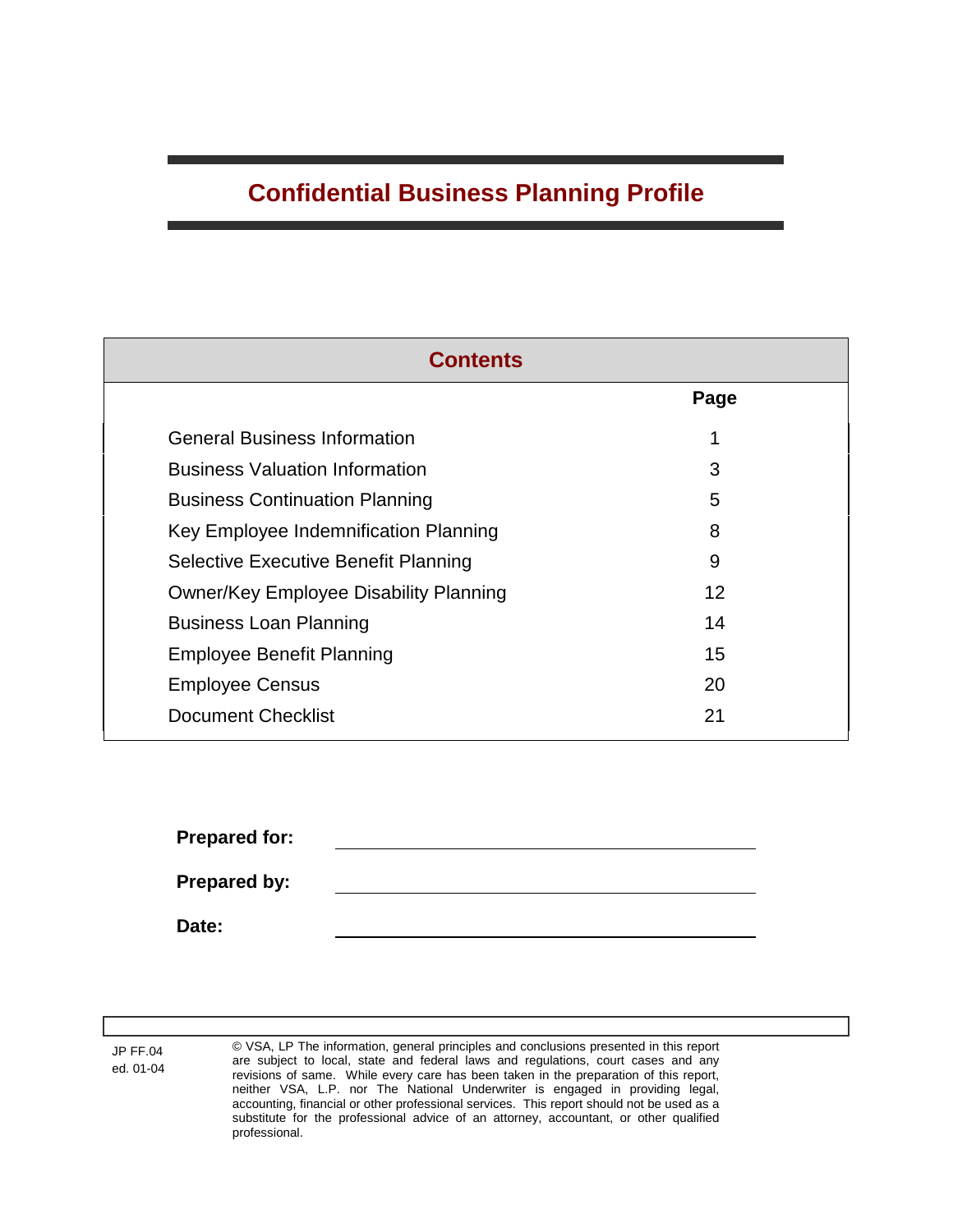# **General Business Information**

| А. |    | <b>Name of Business:</b><br>Address:                                   |                                                                       |        |
|----|----|------------------------------------------------------------------------|-----------------------------------------------------------------------|--------|
|    |    | <b>Phone Number:</b><br>E-Mail Address:                                | Fax Number:                                                           |        |
| В. |    | <b>Business Organization</b>                                           |                                                                       |        |
|    | O  | Sole Proprietorship                                                    |                                                                       |        |
|    | O  | Partnership                                                            |                                                                       |        |
|    | O  | Corporation                                                            | $(State of: ____________ )$                                           |        |
|    | O  | S-Corporation                                                          | $(State of: __________ )$                                             |        |
|    | O  | P-Corporation                                                          | $(State of: __________ )$                                             |        |
|    | O  | <b>Limited Liability Company</b>                                       | (State of: ____________________)                                      |        |
|    |    | <b>Nature of Business:</b>                                             |                                                                       |        |
|    |    | Date Established:                                                      | Marginal Tax Bracket (Corporation):                                   | $\%$   |
|    |    | <b>Fiscal Year End:</b>                                                | Cash<br>Ő<br>$\mathbf{O}$<br>Accrual                                  |        |
|    |    | Number of Employees (including owners):                                | Full-Time: ____<br>Part-Time: ___                                     |        |
|    |    |                                                                        | 1. Does this business own an interest in any other business?<br>O Yes | $O$ No |
|    |    | 2. Does any other business own an interest in this business?           | O Yes                                                                 | $O$ No |
|    | 3. | Do owner(s) of this business own interest(s) in any other<br>business? | O Yes                                                                 | $O$ No |
|    |    |                                                                        |                                                                       |        |
|    |    |                                                                        |                                                                       |        |
|    |    |                                                                        |                                                                       |        |
|    |    |                                                                        |                                                                       |        |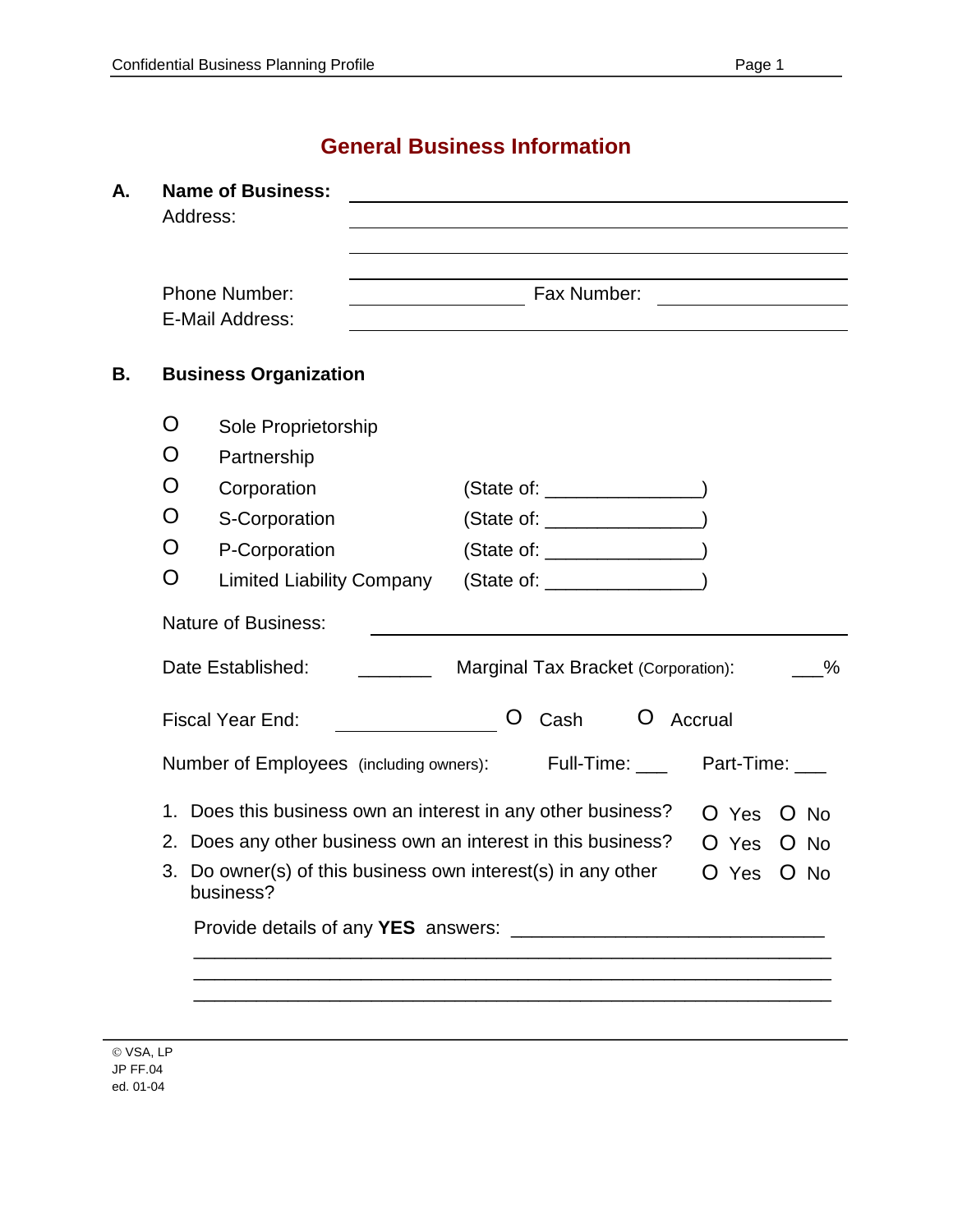# **General Business Information (continued)**

#### C. **Owners**

| <b>Name</b> | <b>Title</b> | Date of<br><b>Birth</b> | <b>Sex</b>        | Ownership<br><b>Interest</b> | <b>Annual</b><br>Compensa<br>-tion | <b>Personal</b><br>Tax<br><b>Bracket</b> |
|-------------|--------------|-------------------------|-------------------|------------------------------|------------------------------------|------------------------------------------|
| 1.          |              |                         | $\mathsf{F}$<br>M | %                            | \$                                 | %                                        |
| 2.          |              |                         | F<br>M            | %                            | \$.                                | %                                        |
| 3.          |              |                         | F<br>M            | %                            | ጥ                                  | $\%$                                     |
| 4.          |              |                         | F<br>M            | %                            | ጥ                                  | %                                        |
| 5.          |              |                         | E<br>M            | %                            |                                    | %                                        |

#### D. Officers/Key Employees (other than owners)

| <b>Name</b> | <b>Title</b> | Date of<br><b>Birth</b> | <b>Sex</b> | <b>Annual</b><br><b>Compensation</b> | <b>Personal Tax</b><br><b>Bracket</b> |
|-------------|--------------|-------------------------|------------|--------------------------------------|---------------------------------------|
| 1.          |              |                         | E<br>M     |                                      | %                                     |
| 2.          |              |                         | E<br>M     |                                      | %                                     |
| 3.          |              |                         | E<br>M     |                                      | %                                     |
| 4.          |              |                         | F<br>M     |                                      | %                                     |
| 5.          |              |                         | F<br>M     |                                      | %                                     |

#### E. **Professional Advisors**

| , ,,,,,,,,,,,,<br>Firm Name:<br>Address:        | Phone: $\frac{1}{\sqrt{1-\frac{1}{2}}\cdot\frac{1}{2}}$<br><u> 1989 - Johann Stoff, deutscher Stoff, der Stoff, der Stoff, der Stoff, der Stoff, der Stoff, der Stoff, der S</u> |
|-------------------------------------------------|----------------------------------------------------------------------------------------------------------------------------------------------------------------------------------|
| <b>Accountant:</b><br>Firm Name:<br>Address:    | Phone: ___________<br><u> 1989 - Johann Stoff, deutscher Stoff, der Stoff, der Stoff, der Stoff, der Stoff, der Stoff, der Stoff, der S</u>                                      |
| <b>Banker:</b><br>Firm Name:<br>Address:        | Phone: __________                                                                                                                                                                |
| <b>P&amp;C Agent:</b><br>Firm Name:<br>Address: | Phone: __________                                                                                                                                                                |
| Other:<br>Firm Name:                            | Phone: ___________                                                                                                                                                               |

© VSA, LP **JP FF.04** ed. 01-04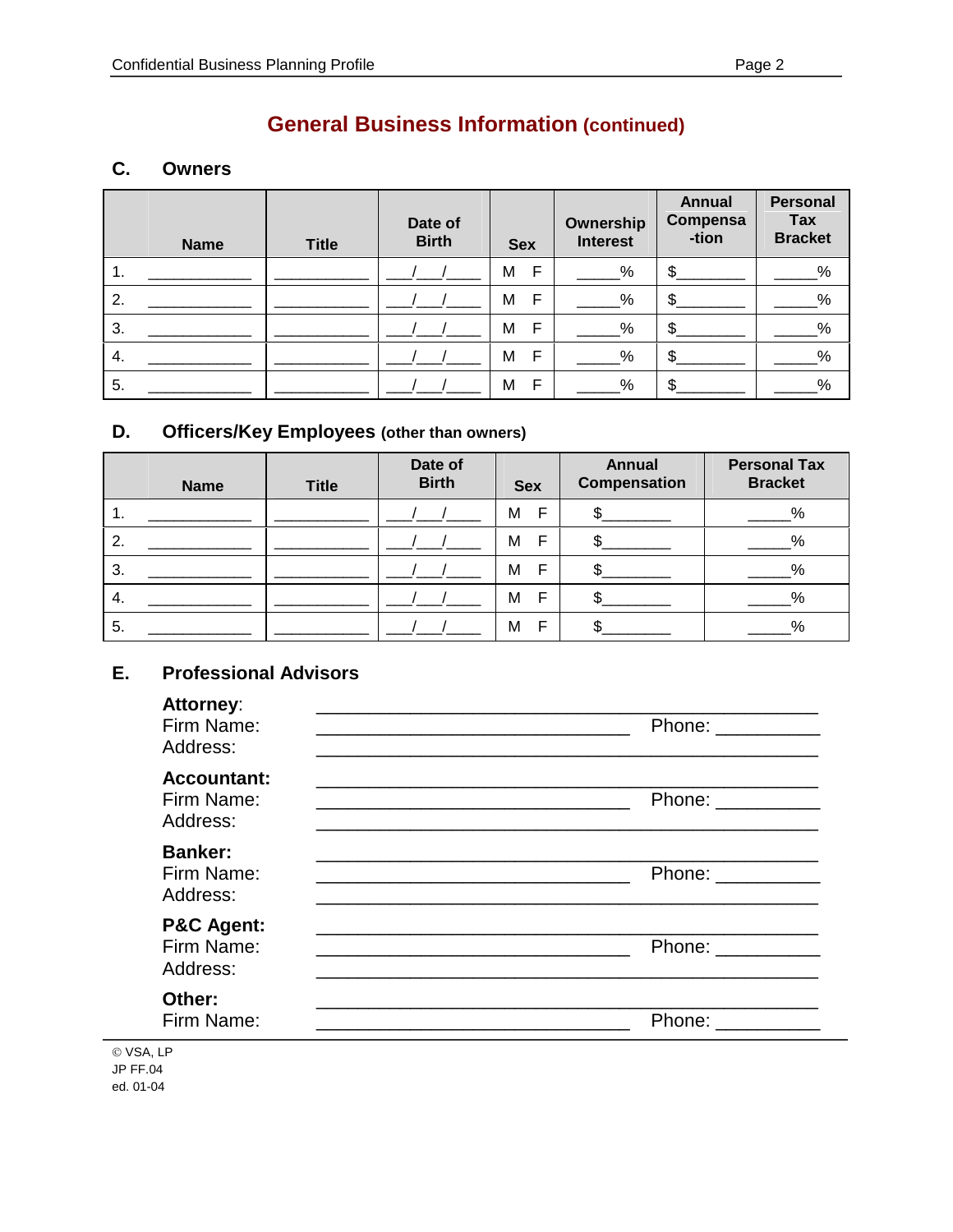Address: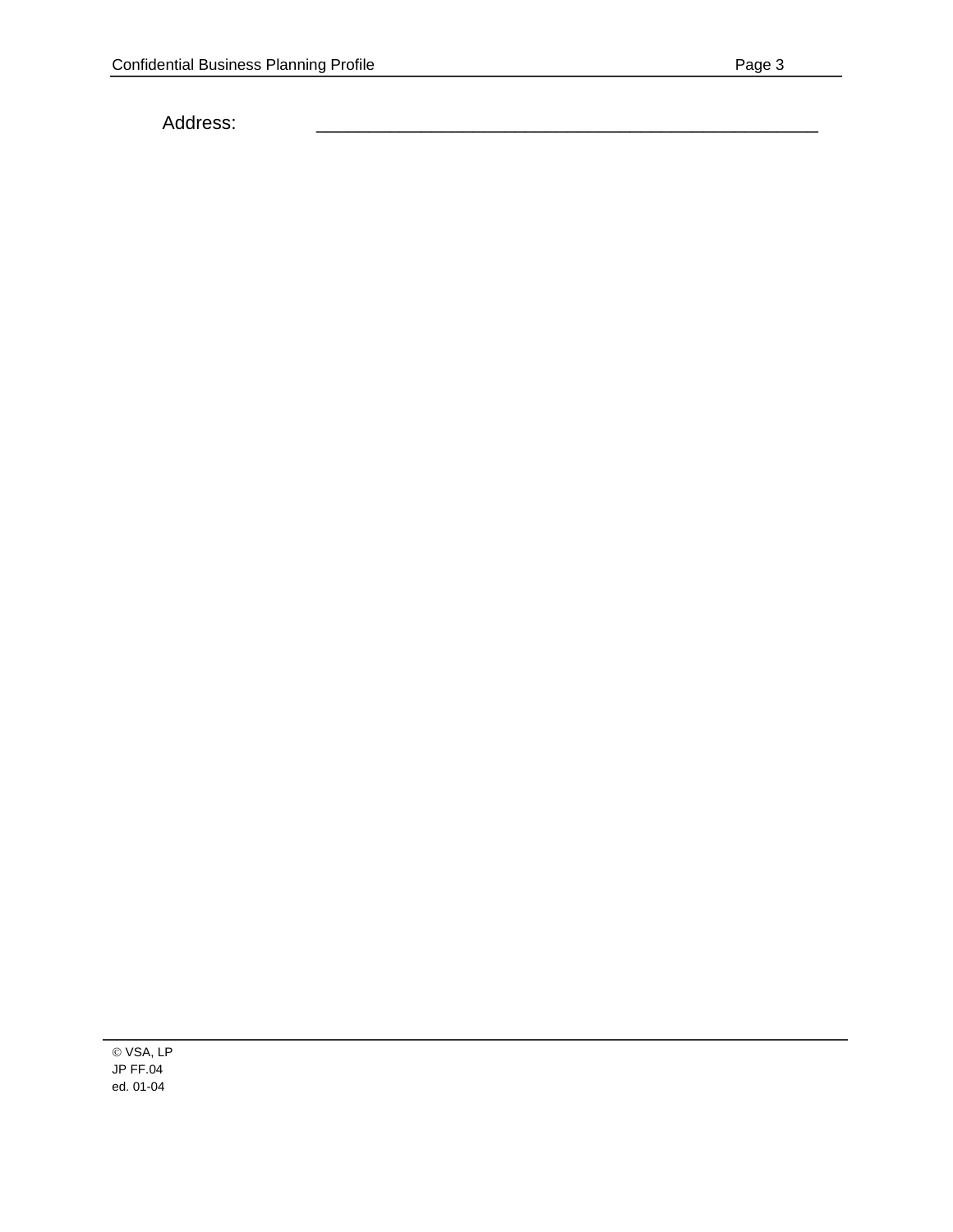### **A. Book Value (as of \_\_\_\_/\_\_\_\_/\_\_\_\_\_\_)**

Total Assets (from Balance Sheet)  $\qquad \qquad \$ Total Assets Adjusted for Appreciation/Depreciation  $\quad$ Total Liabilities (from Balance Sheet)  $\$ 

### **B. Earnings History**

| Year<br><b>Gross Earnings Before</b> |  |  |  |
|--------------------------------------|--|--|--|
| Taxes<br><b>Gross Sales</b>          |  |  |  |
| <b>After-Tax Net Profits</b>         |  |  |  |

 $(1 - 9)$ 

### **C. Predictability of Earnings:** \_\_\_\_\_\_\_\_

What is the risk that past business earnings will not continue in the future?



#### **D.** Expected Return:

 $\frac{\%}{(8\% - 20\%)}$ 

What rate of return could an investor reasonably expect to receive on capital invested in this business?

| 8%         | 14%          | <b>20%</b>  |  |
|------------|--------------|-------------|--|
|            |              |             |  |
| Low Risk   | Average Risk | Speculative |  |
| investment | investment   | investment  |  |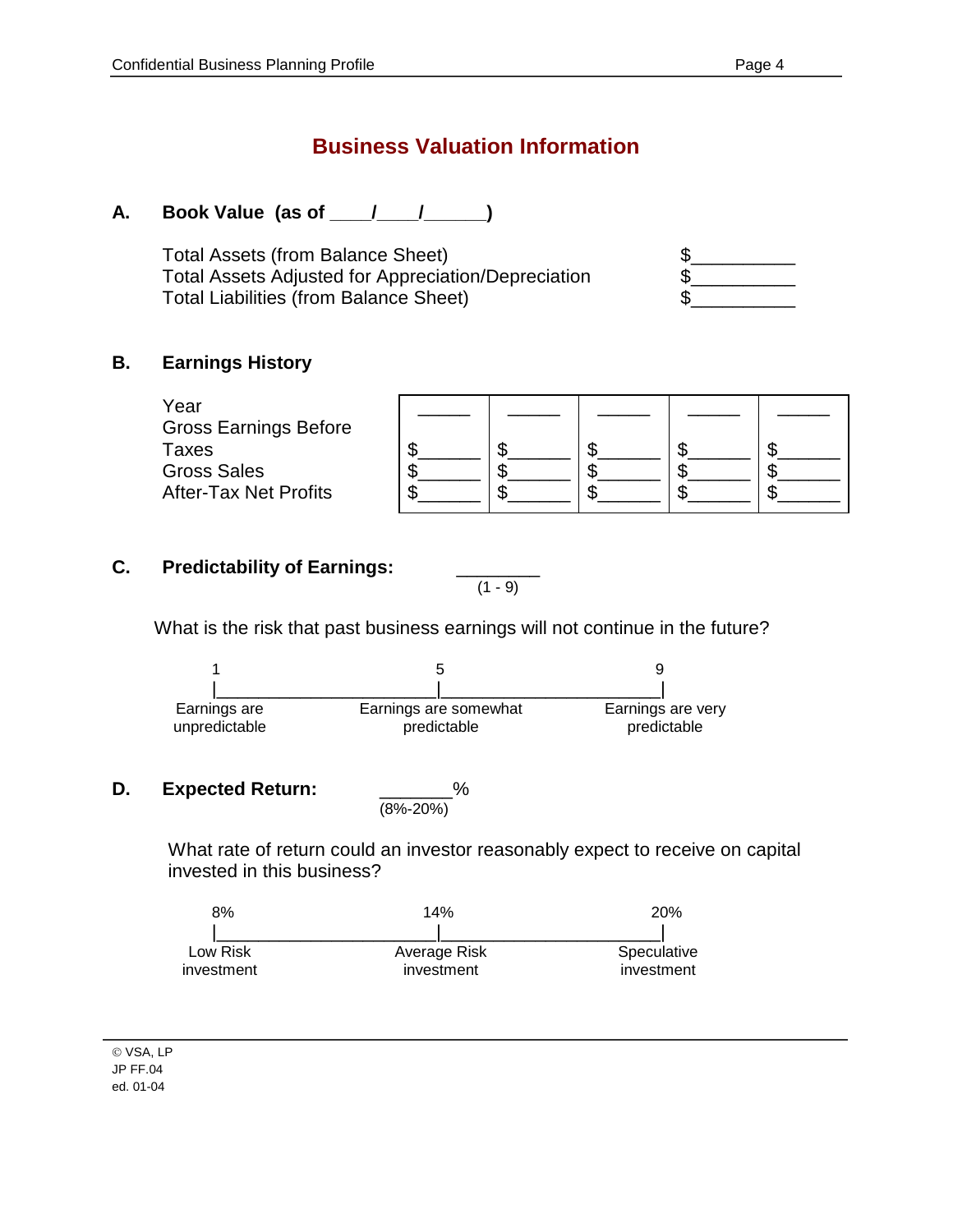## **Business Valuation Information (continued)**

**E. Goodwill:** \_\_\_\_\_\_\_\_ years (2 - 10)

> For how many years can goodwill reasonably be expected to last after the business is transferred to another party?

**F.** Owner's Estimate:  $\quad \$ 

What is the owner's estimate of the fair market value of the business?

### **G. Additional Business Valuation Information:**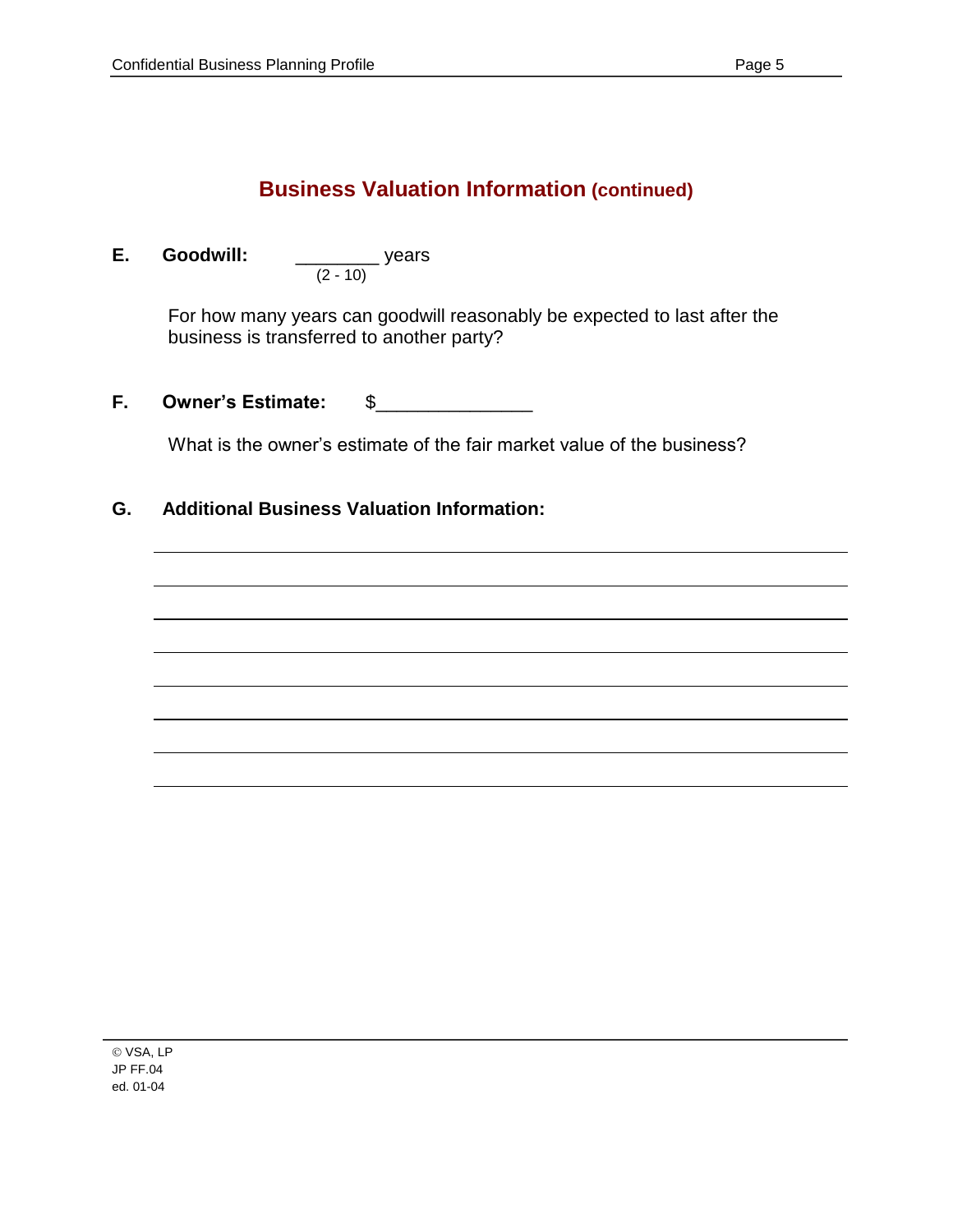# **Business Continuation Planning**

### **A. Business Continuation Planning Objective**

| In the event of your death, do you<br>want your business interest: | O Retained for Family | (Section B) |
|--------------------------------------------------------------------|-----------------------|-------------|
|                                                                    | O Sold                | (Section C) |
|                                                                    | O Liquidated          | (Section D) |

### **B. Objective: Retain the Business for Family**

1. For whom do you want the business interest retained?

| <b>Name</b> | Age | Relationship | <b>Current</b><br><b>Position</b> | Ownership<br><b>Interest</b> |
|-------------|-----|--------------|-----------------------------------|------------------------------|
|             |     |              |                                   | %                            |
|             |     |              |                                   | %                            |
|             |     |              |                                   | о,<br>70                     |
|             |     |              |                                   | %                            |
|             |     |              |                                   | о,<br>٬ດ                     |

- 2. How do you want your business interest transferred?
	- O by will (at death)
	- O by gift (during life)

\_\_\_\_\_\_\_\_\_\_

- O by sale (during life or at death) Funding? \_\_\_\_\_\_\_\_\_\_\_\_\_\_\_\_\_\_\_\_\_\_\_\_\_\_\_\_\_\_\_\_\_\_\_\_\_\_\_\_\_\_\_\_\_
- 3. Will your estate have sufficient liquid assets to pay your estate settlement  $\mathsf{bill?}$
- 4. What percentage of your estate is represented by your business interest?  $\%$
- 5. Is there a need to provide additional working capital during the transition period? \_\_\_\_\_\_\_\_\_\_
- 6. What plans do you have to continue an income to surviving dependents not active in the business?
- 7. Is there a need to equalize inheritances among surviving family members?

\_\_\_\_\_\_\_\_\_\_\_\_\_\_\_\_\_\_\_\_\_\_\_\_\_\_\_\_\_\_\_\_\_\_\_\_\_\_\_\_\_\_\_\_\_\_\_\_\_\_\_\_\_\_\_\_\_\_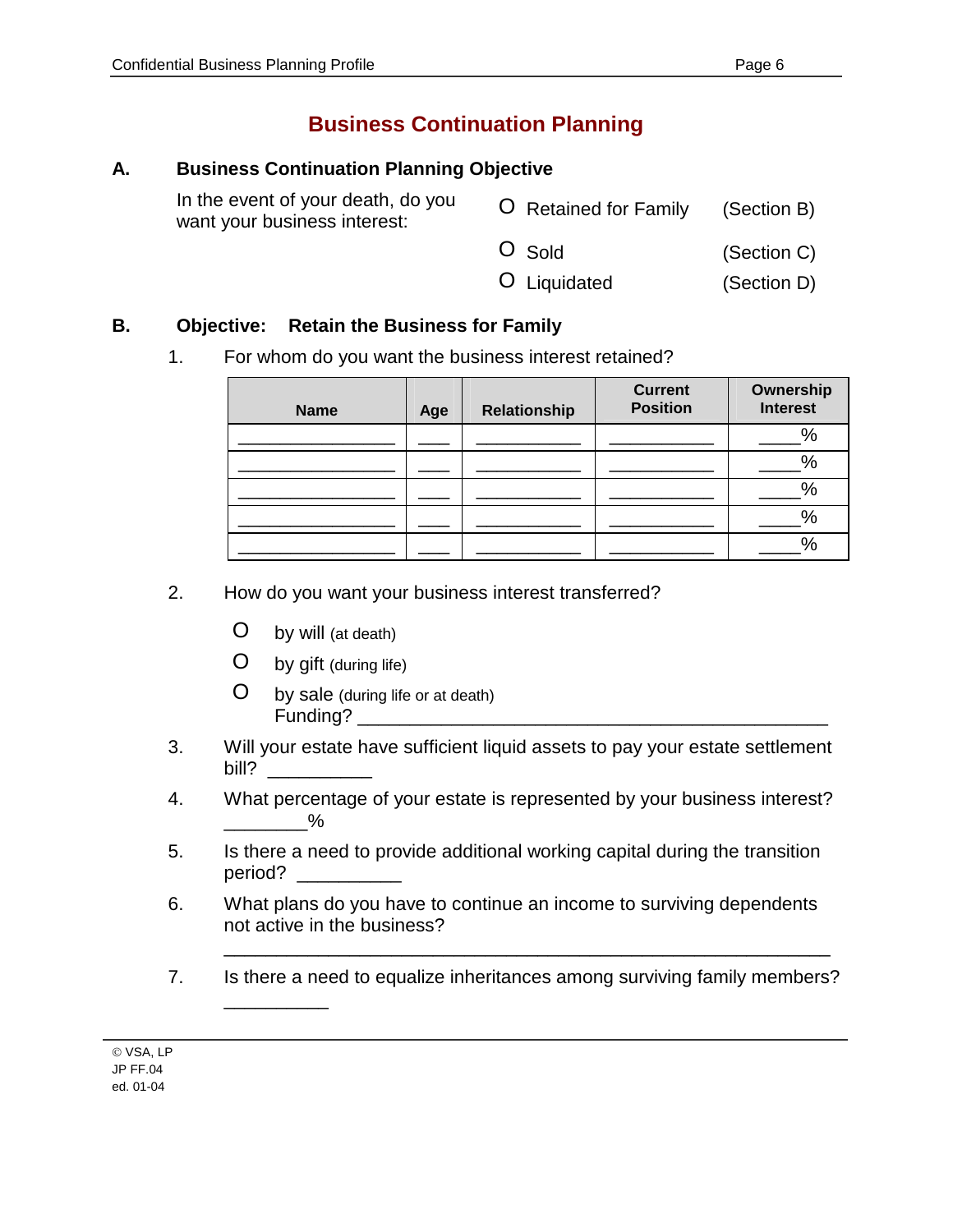## **Business Continuation Planning (continued)**

### **C. Objective: Sell the Business**

1. To whom will your business interest be sold?

| <b>Name</b> | Age | Relationship | <b>Currently</b><br>Active?<br>$(Y \text{ or } N)$ | % of your<br>business<br>interest |
|-------------|-----|--------------|----------------------------------------------------|-----------------------------------|
|             |     |              | N                                                  | $\%$                              |
|             |     |              | N                                                  | $\%$                              |
|             |     |              | N                                                  | $\%$                              |
|             |     |              | N                                                  | %                                 |
|             |     |              |                                                    | $\%$                              |

2. Do you have a written Buy-Sell Plan?

3. If **YES**:

|  | a. What type is it? | O Cross Purchase | O Entity Purchase |
|--|---------------------|------------------|-------------------|
|--|---------------------|------------------|-------------------|

b. When was it implemented? \_\_\_\_\_\_\_ Last reviewed? \_\_\_\_\_\_

- c. How will the plan work in the event of: Death \_\_\_\_\_\_\_\_\_\_\_\_\_\_\_\_\_\_\_\_\_\_\_\_\_\_\_\_\_\_\_\_\_\_\_\_\_\_\_\_\_\_\_\_\_\_\_\_\_\_ Disability **Example 20** and  $\overline{a}$  and  $\overline{b}$  and  $\overline{c}$  and  $\overline{c}$  and  $\overline{c}$  and  $\overline{c}$  and  $\overline{c}$  and  $\overline{c}$  and  $\overline{c}$  and  $\overline{c}$  and  $\overline{c}$  and  $\overline{c}$  and  $\overline{c}$  and  $\overline{c}$  and  $\overline{c}$  and Retirement \_\_\_\_\_\_\_\_\_\_\_\_\_\_\_\_\_\_\_\_\_\_\_\_\_\_\_\_\_\_\_\_\_\_\_\_\_\_\_\_\_\_\_\_\_\_
- d. How is the purchase price determined? \_\_\_\_\_\_\_\_\_\_\_\_\_\_\_\_\_\_\_\_\_\_

\_\_\_\_\_\_\_\_\_\_\_\_\_\_\_\_\_\_\_\_\_\_\_\_\_\_\_\_\_\_\_\_\_\_\_\_\_\_\_\_\_\_\_\_\_\_\_\_\_\_\_\_\_\_\_

- e. Is your Buy-Sell Plan funded? \_\_\_\_\_\_ If so, how?  $\overline{\phantom{a}}$ 
	- If not, where will the funds come from to complete the purchase?

\_\_\_\_\_\_\_\_\_\_\_\_\_\_\_\_\_\_\_\_\_\_\_\_\_\_\_\_\_\_\_\_\_\_\_\_\_\_\_\_\_\_\_\_\_

\_\_\_\_\_\_\_\_\_\_\_\_\_\_\_\_\_\_\_\_\_\_\_\_\_\_\_\_\_\_\_\_\_\_\_\_\_\_\_\_\_\_\_\_\_\_\_\_\_\_\_\_\_\_\_

\_\_\_\_\_\_\_\_\_\_\_\_\_\_\_\_\_\_\_\_\_\_\_\_\_\_\_\_\_\_\_\_\_\_\_\_\_\_\_\_\_\_\_\_\_\_\_\_\_\_\_\_\_\_\_

\_\_\_\_\_\_\_\_\_\_\_\_\_\_\_\_\_\_\_\_\_\_\_\_\_\_\_\_\_\_\_\_\_\_\_\_\_\_\_\_\_\_\_\_\_\_\_\_\_\_\_\_\_\_\_

f. Does your plan still adequately reflect the needs of your business and its owner(s)? \_\_\_\_\_\_\_\_\_\_\_\_\_\_\_\_\_\_\_\_\_\_\_\_\_\_\_\_\_\_\_\_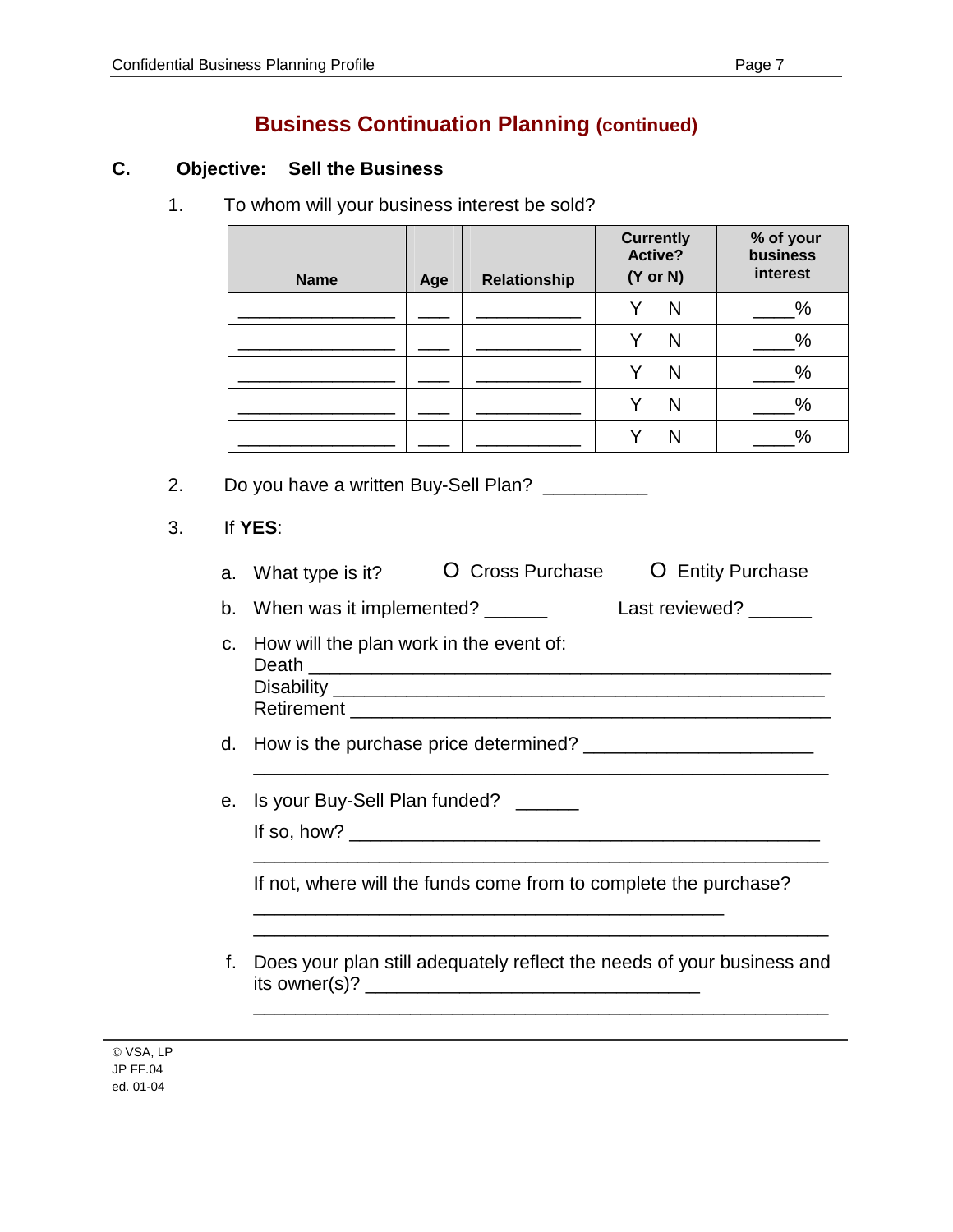# **Business Continuation Planning (continued)**

### **D. Objective: Liquidate the Business**

- 1. What do you think the liquidation value of your business would be today? \$\_\_\_\_\_\_\_\_\_\_
- 2. How does this liquidation value compare to the value of your business as a going concern? \_\_\_\_\_\_\_\_\_\_\_\_\_\_\_\_\_\_\_\_\_\_\_\_\_\_\_\_\_\_\_\_
- 3. Will your estate have sufficient liquid assets to pay your estate settlement bill? \_\_\_\_\_\_\_\_\_\_

\_\_\_\_\_\_\_\_\_\_\_\_\_\_\_\_\_\_\_\_\_\_\_\_\_\_\_\_\_\_\_\_\_\_\_\_\_\_\_\_\_\_\_\_\_\_\_\_\_\_\_\_\_\_\_\_\_\_

4. What plans have you made to continue an income to yourself or your family in the event of your disability or death? \_\_\_\_\_\_\_\_\_\_\_\_\_\_\_\_\_\_\_\_\_\_\_\_\_\_\_\_\_\_\_

### **E. Additional Business Continuation Planning Information:**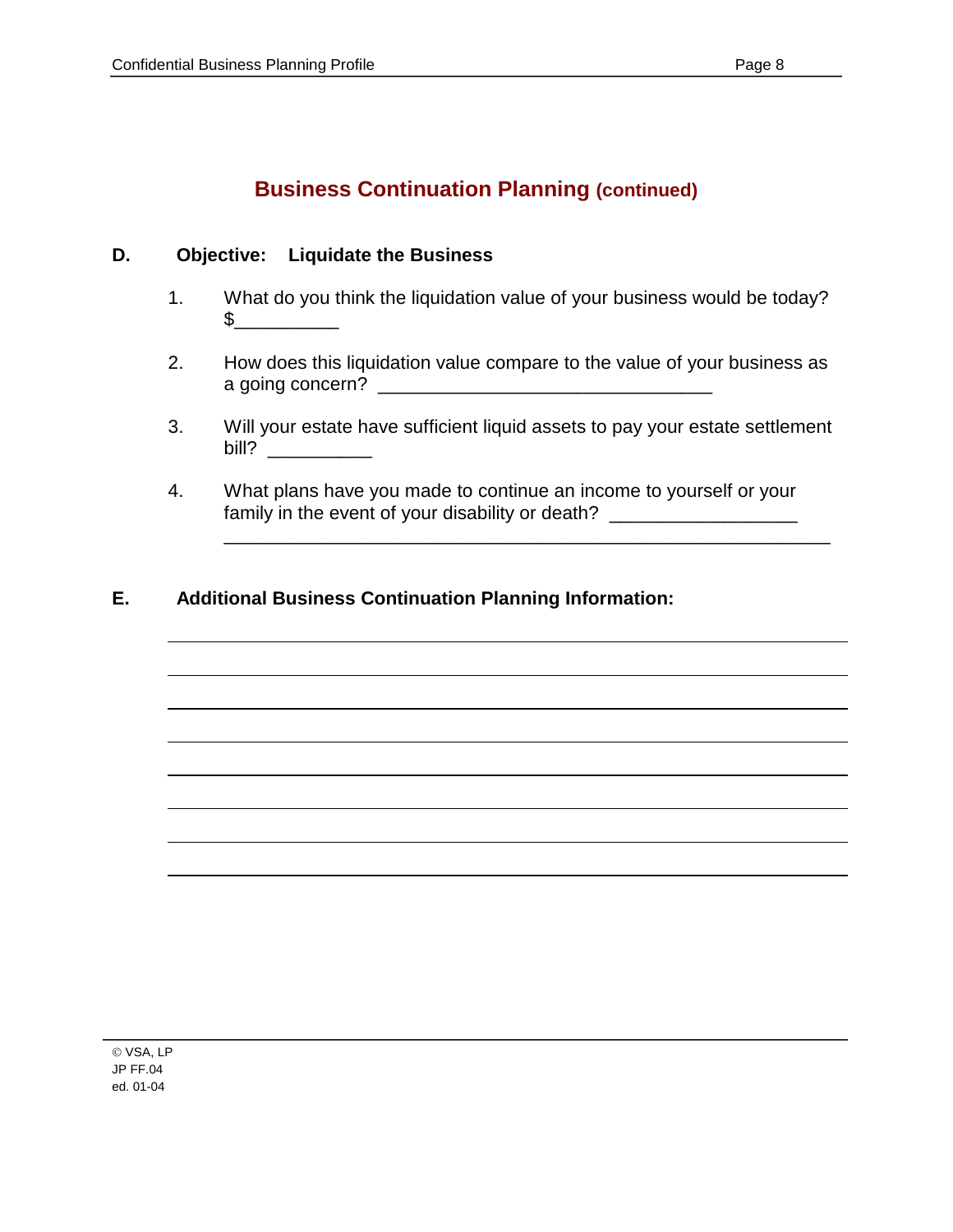# **Key Employee Indemnification Planning**

#### **A. Identification of Key Employees**

1. Does the business have any key employees, including owner(s), whose death would have an adverse financial impact on the business?

O Yes O No

### **B. Key Employee Valuation Factors**

| Name of Key<br><b>Employee</b> | <b>Total</b><br>Annual<br><b>Salary</b> | <b>Annual</b><br><b>Salary</b><br><b>Attributed</b><br>to Routine<br><b>Duties</b> | Cap<br><b>Factor</b><br>(1)<br>$(2-10)$ | <b>Contribution</b><br>%<br>(2) | <b>Years to</b><br>Replace<br>(3)<br>$(1-10)$ | <b>Amount of</b><br>existing<br>key<br>employee<br>insurance |
|--------------------------------|-----------------------------------------|------------------------------------------------------------------------------------|-----------------------------------------|---------------------------------|-----------------------------------------------|--------------------------------------------------------------|
|                                | \$                                      | \$                                                                                 |                                         | %                               |                                               |                                                              |
|                                | $\mathsf{S}$                            | $\mathfrak{L}$                                                                     |                                         | %                               |                                               |                                                              |
|                                | \$.                                     | \$.                                                                                |                                         | %                               |                                               |                                                              |
|                                | \$                                      | \$                                                                                 |                                         | %                               |                                               |                                                              |
|                                | \$                                      | \$                                                                                 |                                         | %                               |                                               |                                                              |

- (1) Indicate the capitalization factor or multiplier from 2 to 10 that reflects the importance of the key employee's contribution to the success of the business (the more critical the key employee's contribution, the higher the factor should be).
- (2) How much of the success of the business can be attributed to the skills of the key employee?
- (3) How many years will it take to replace the key employee's unique contributions to management success?

### **C. Additional Key Employee Indemnification Planning Information:**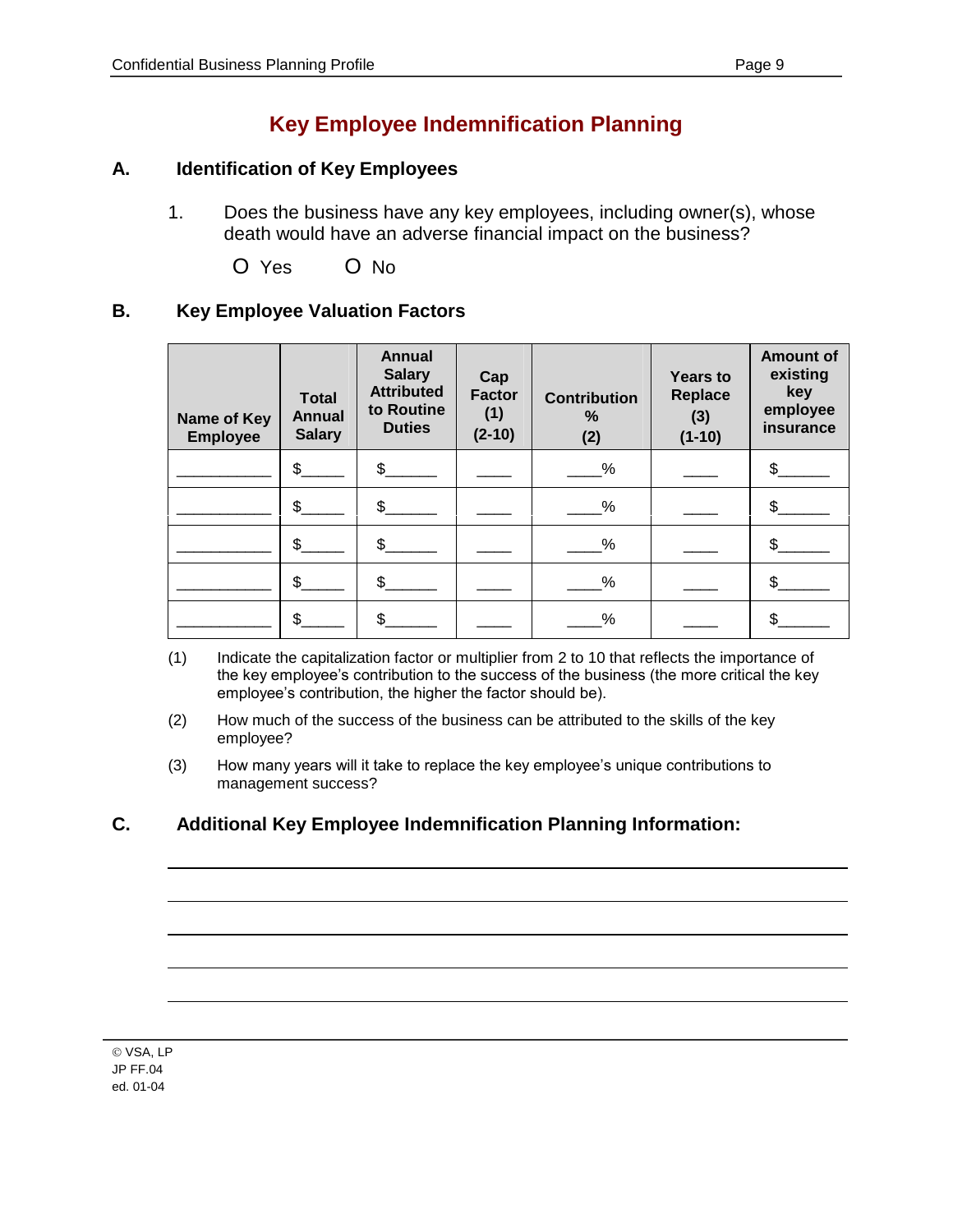# **Selective Executive Benefit Planning**

### **A. Selective Executive Benefit Plan Survey**

1. What selective executive benefits does the business currently provide?

|                                               | Yes                                 |                                 | <b>No</b>                |
|-----------------------------------------------|-------------------------------------|---------------------------------|--------------------------|
| <b>Type of Plan</b>                           | <b>No. of Executives</b><br>Covered | Insured?<br>$(Y \text{ or } N)$ | Of Interest?<br>(Y or N) |
| <b>Split Dollar</b><br><b>Executive Bonus</b> |                                     | N                               |                          |
| <b>Deferred Compensation</b>                  |                                     |                                 |                          |
| <b>Group Carve-Out</b><br>Death Benefit Only  |                                     |                                 |                          |
| Directors' Deferral Plan                      |                                     |                                 |                          |
| Other:                                        |                                     |                                 |                          |

#### **B. Split Dollar Plan**

1. How are owners/key executives currently paying for personal life insurance?

O After-Tax Personal Dollars **O** Corporate Dollars

2. Would the owners be interested in learning about how corporate dollars can be used to pay personal life insurance premiums?

|  | O Yes |  | $O$ No |
|--|-------|--|--------|
|--|-------|--|--------|

3. Notes: \_\_\_\_\_\_\_\_\_\_\_\_\_\_\_\_\_\_\_\_\_\_\_\_\_\_\_\_\_\_\_\_\_\_\_\_\_\_\_\_\_\_\_\_\_\_\_\_\_\_\_\_

### **C. Executive Bonus Plan**

1. Does the business have key executives it would be interested in rewarding with a selective executive benefit that is tax deductible?

\_\_\_\_\_\_\_\_\_\_\_\_\_\_\_\_\_\_\_\_\_\_\_\_\_\_\_\_\_\_\_\_\_\_\_\_\_\_\_\_\_\_\_\_\_\_\_\_\_\_\_\_\_\_\_\_\_\_\_ \_\_\_\_\_\_\_\_\_\_\_\_\_\_\_\_\_\_\_\_\_\_\_\_\_\_\_\_\_\_\_\_\_\_\_\_\_\_\_\_\_\_\_\_\_\_\_\_\_\_\_\_\_\_\_\_\_

\_\_\_\_\_\_\_\_\_\_\_\_\_\_\_\_\_\_\_\_\_\_\_\_\_\_\_\_\_\_\_\_\_\_\_\_\_\_\_\_\_\_\_\_\_\_\_\_\_\_\_\_\_\_\_\_\_\_\_ \_\_\_\_\_\_\_\_\_\_\_\_\_\_\_\_\_\_\_\_\_\_\_\_\_\_\_\_\_\_\_\_\_\_\_\_\_\_\_\_\_\_\_\_\_\_\_\_\_\_\_\_\_\_\_\_\_

- O Yes O No
- 2. Notes: \_\_\_\_\_\_\_\_\_\_\_\_\_\_\_\_\_\_\_\_\_\_\_\_\_\_\_\_\_\_\_\_\_\_\_\_\_\_\_\_\_\_\_\_\_\_\_\_\_\_\_\_

VSA, LP JP FF.04 ed. 01-04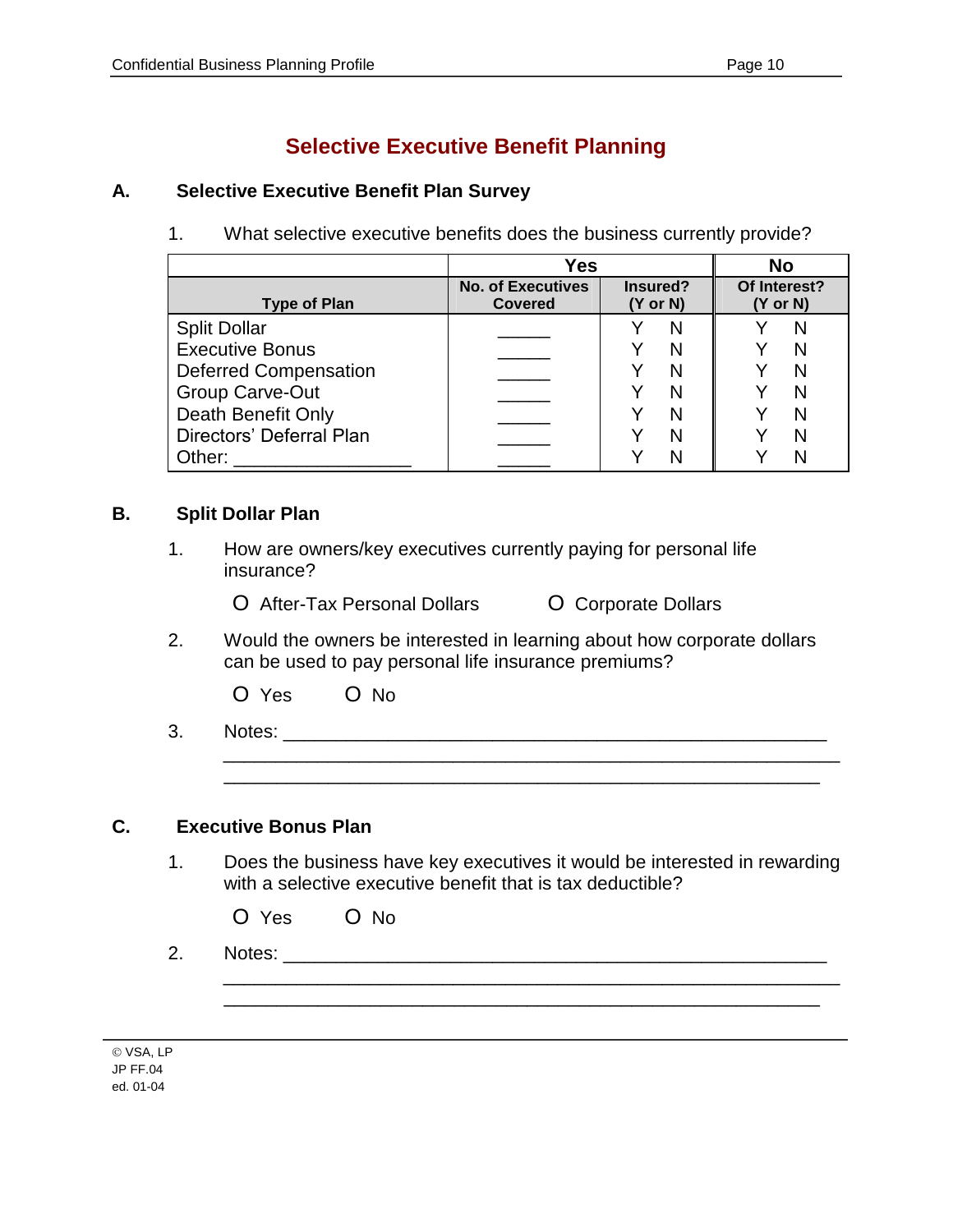# **Selective Executive Benefit Planning (continued)**

### **D. Deferred Compensation Plan**

1. Does the business currently have a non-qualified deferred compensation plan?

| O Yes | O No |
|-------|------|
|       |      |

### 2. If **YES**:

|    |                | <b>Retirement Benefit Formula:</b><br>Pre-Retirement Death Benefit?:<br>Pre-Retirement Disability Benefit?:                                                 | Amount:<br>Amount: |                                                                                                                                                                                                                                                                                                       |
|----|----------------|-------------------------------------------------------------------------------------------------------------------------------------------------------------|--------------------|-------------------------------------------------------------------------------------------------------------------------------------------------------------------------------------------------------------------------------------------------------------------------------------------------------|
|    | deferrals?:    | Are benefits provided by executive salary                                                                                                                   | O Yes              | O No                                                                                                                                                                                                                                                                                                  |
|    |                | Date Installed: ______________                                                                                                                              |                    | Last Reviewed: New York 1999                                                                                                                                                                                                                                                                          |
| 3. | a <sub>z</sub> | If NO, would the business be interested in a plan that can provide benefits<br>to selected key employees on a discriminatory basis?<br>Benefits to Provide: |                    |                                                                                                                                                                                                                                                                                                       |
|    |                | <b>Retirement Benefits</b><br><b>Pre-Retirement Death</b><br><b>Benefits</b><br><b>Pre-Retirement Disability</b><br><b>Benefits</b>                         |                    | Formula: _____________________<br>Formula: Management Communication and Communication and Communication and Communication and Communication and Communication and Communication and Communication and Communication and Communication and Communication and Comm<br>Formula: Management Communication |
|    | b.             | Benefits to Be Provided by:                                                                                                                                 |                    |                                                                                                                                                                                                                                                                                                       |
|    |                | <b>Executive Salary Deferrals</b><br>In Addition to Regular Compensation                                                                                    |                    |                                                                                                                                                                                                                                                                                                       |

| 4. Notes: |  |  |  |
|-----------|--|--|--|
|           |  |  |  |
|           |  |  |  |
|           |  |  |  |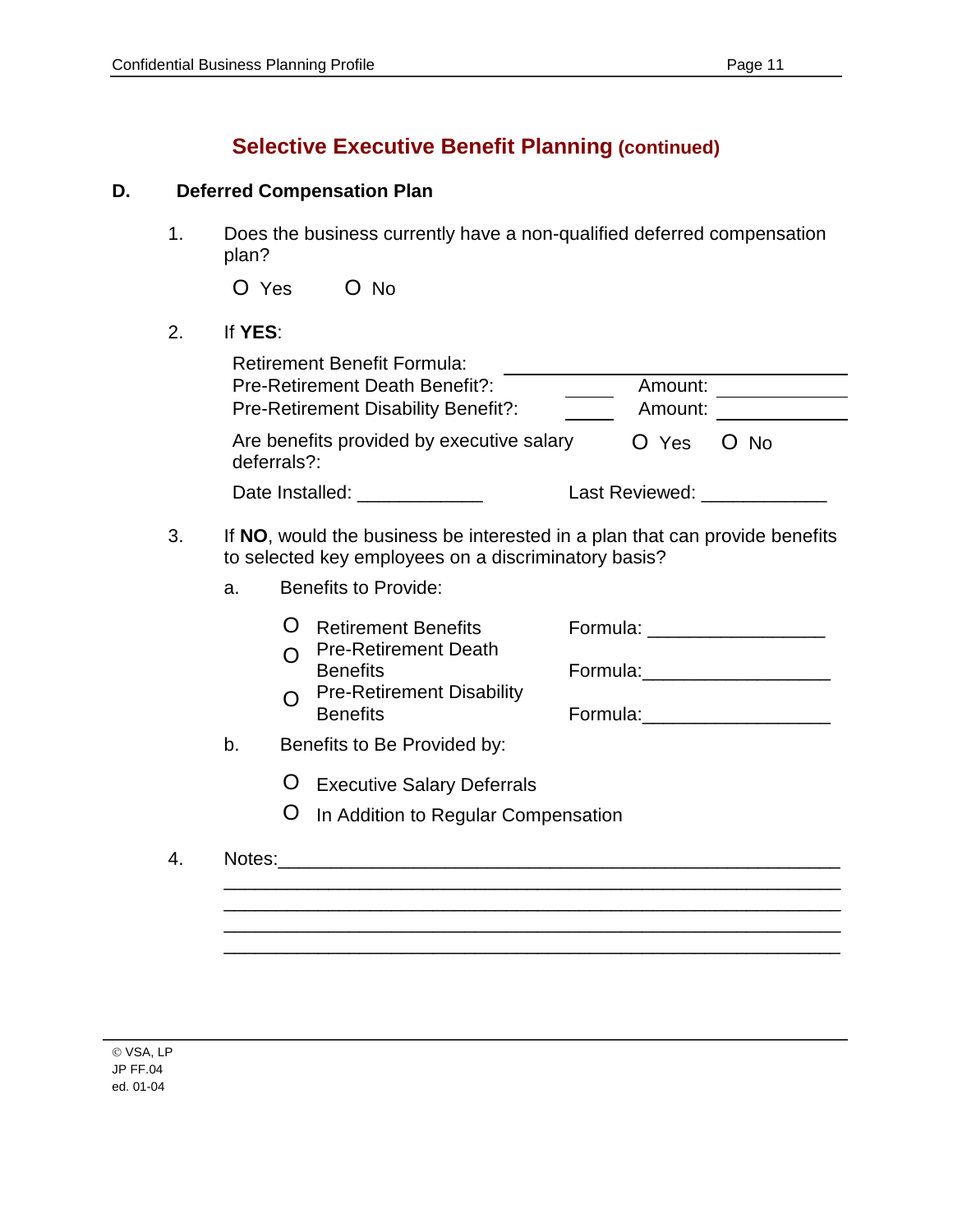# **Selective Executive Benefit Planning (continued)**

### **E. Directors' Deferral Plan**

1. Does the business currently have a plan that defers taxation of directors' fees?

O Yes O No

#### 2. If **YES**:

| Benefit Formula: |                |
|------------------|----------------|
| Date Installed:  | Last Reviewed: |

3. If **NO**, would the business be interested in a plan that defers taxation of directors' fees?

Benefit Formula:

4. Notes: \_\_\_\_\_\_\_\_\_\_\_\_\_\_\_\_\_\_\_\_\_\_\_\_\_\_\_\_\_\_\_\_\_\_\_\_\_\_\_\_\_\_\_\_\_\_\_\_\_\_\_\_\_\_\_\_\_\_\_

\_\_\_\_\_\_\_\_\_\_\_\_\_\_\_\_\_\_\_\_\_\_\_\_\_\_\_\_\_\_\_\_\_\_\_\_\_\_\_\_\_\_\_\_\_\_\_\_\_\_\_\_\_\_\_\_\_\_\_\_\_\_\_\_ \_\_\_\_\_\_\_\_\_\_\_\_\_\_\_\_\_\_\_\_\_\_\_\_\_\_\_\_\_\_\_\_\_\_\_\_\_\_\_\_\_\_\_\_\_\_\_\_\_\_\_\_\_\_\_\_\_\_\_\_\_\_\_\_

\_\_\_\_\_\_\_\_\_\_\_\_\_\_\_\_\_\_\_\_\_\_\_\_\_\_\_\_\_\_\_\_\_\_\_\_\_\_\_\_\_\_\_\_\_\_\_\_\_\_\_\_\_\_\_\_\_\_\_\_\_\_\_\_

\_\_\_\_\_\_\_\_\_\_\_\_\_\_\_\_\_\_\_\_\_\_\_\_\_\_\_\_\_\_\_\_\_\_\_\_\_\_\_\_\_\_\_\_\_\_\_\_\_\_\_\_\_\_\_\_\_\_\_

### **F. Other Executive Benefit Plans**

Describe: \_\_\_\_\_\_\_\_\_\_\_\_\_\_\_\_\_\_\_\_\_\_\_\_\_\_\_\_\_\_\_\_\_\_\_\_\_\_\_\_\_\_\_\_\_\_\_\_\_\_\_\_\_\_\_\_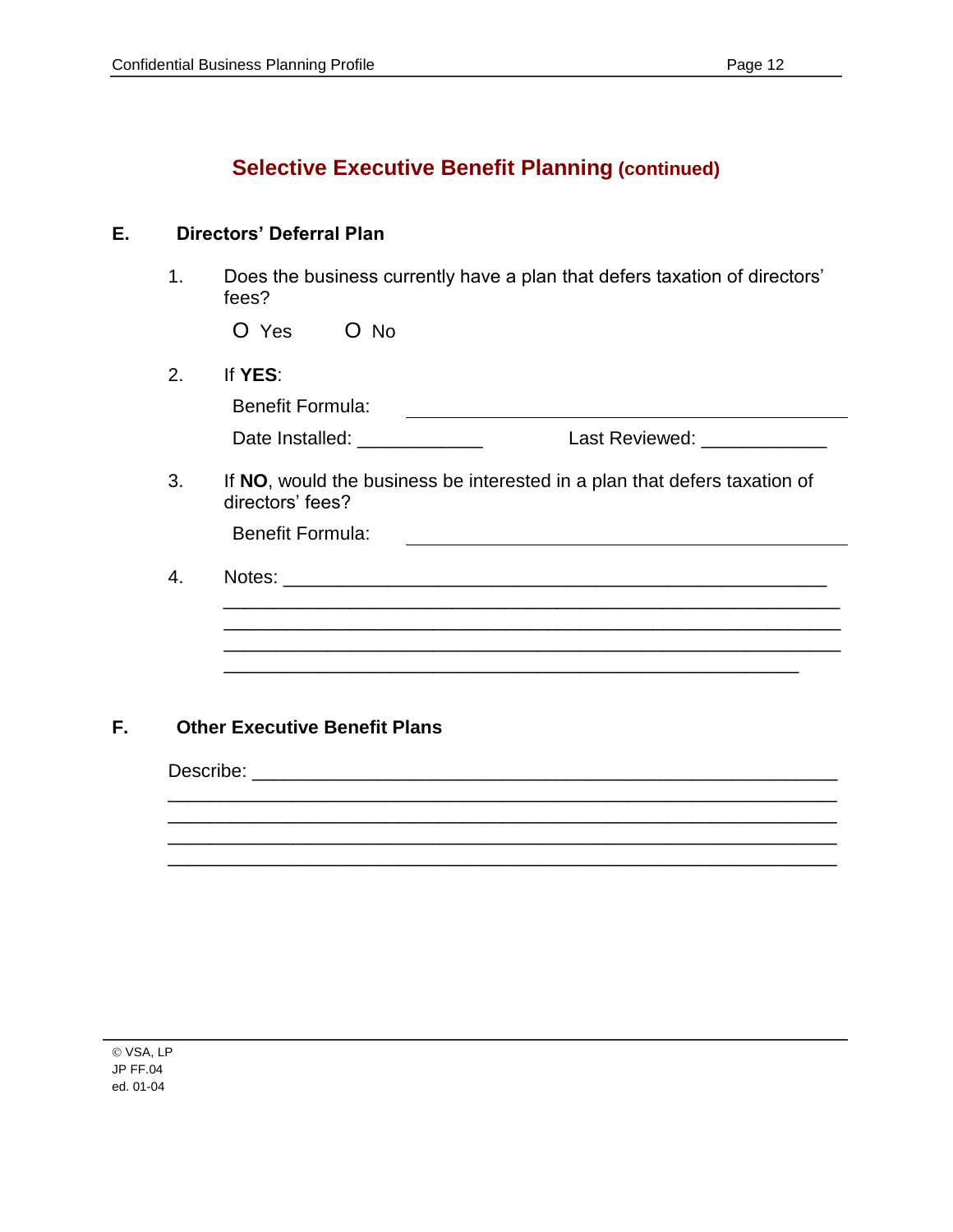# **Owner/Key Employee Disability Planning**

### **A. Disability Planning Survey**

1. What plans has the business implemented to provide for the disability of an owner or key employee?

|                                  | <b>Yes</b>                                               |                                 | <b>No</b>                           |
|----------------------------------|----------------------------------------------------------|---------------------------------|-------------------------------------|
| <b>Type of Plan</b>              | No. of Owners/ Key<br><b>Employees</b><br><b>Covered</b> | Insured?<br>$(Y \text{ or } N)$ | Of Interest?<br>$(Y \text{ or } N)$ |
| <b>Salary Continuation</b>       |                                                          | N                               | N                                   |
| <b>Business Overhead Expense</b> |                                                          | N                               |                                     |
| Other:                           |                                                          | N                               |                                     |

### **B. Salary Continuation Plan**

- 1. Does the business currently have an insured salary continuation plan?
	- O Yes O No
- 2. If **YES**:

| Disability Benefit Formula:<br><b>Waiting Period:</b><br><b>Benefit Period:</b><br><b>Annual Premiums:</b> |                                                                      |
|------------------------------------------------------------------------------------------------------------|----------------------------------------------------------------------|
| Date Installed:                                                                                            | Last Reviewed: New York 1999                                         |
|                                                                                                            | If NO, would the business be interested in a plan that continues the |

income of a disabled owner or key employee?

| <b>Disability Benefit Formula:</b> |  |
|------------------------------------|--|
| <b>Waiting Period:</b>             |  |
| <b>Benefit Period:</b>             |  |
|                                    |  |

\_\_\_\_\_\_\_\_\_\_\_\_\_\_\_\_\_\_\_\_\_\_\_\_\_\_\_\_\_\_\_\_\_\_\_\_\_\_\_\_\_\_\_\_\_\_\_\_\_\_\_\_\_\_\_\_\_\_\_ \_\_\_\_\_\_\_\_\_\_\_\_\_\_\_\_\_\_\_\_\_\_\_\_\_\_\_\_\_\_\_\_\_\_\_\_\_\_\_\_\_\_\_\_\_\_\_\_\_\_\_\_\_\_\_\_\_\_\_ \_\_\_\_\_\_\_\_\_\_\_\_\_\_\_\_\_\_\_\_\_\_\_\_\_\_\_\_\_\_\_\_\_\_\_\_\_\_\_\_\_\_\_\_\_\_\_\_\_\_\_\_\_\_\_\_\_\_\_

4. Notes: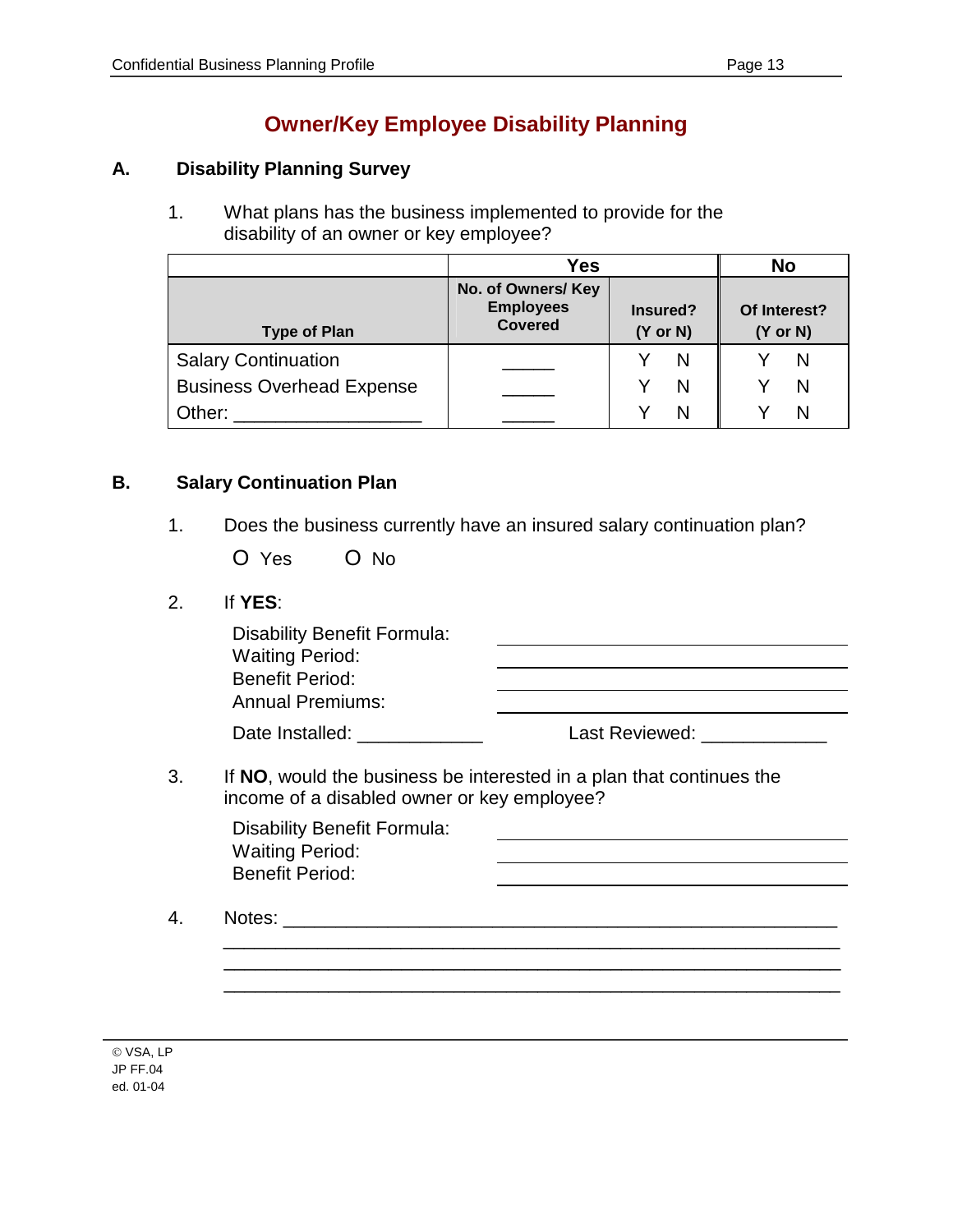# **Owner/Key Employee Disability Planning (continued)**

### **C. Business Overhead Expense Plan**

1. Does the business currently have an insured business overhead expense plan?

| O Yes | O No |
|-------|------|
|       |      |

2. If **YES**:

| <b>Monthly Benefit Amount:</b><br><b>Waiting Period:</b><br><b>Benefit Period:</b> |                                                                                                                                                                          |
|------------------------------------------------------------------------------------|--------------------------------------------------------------------------------------------------------------------------------------------------------------------------|
| <b>Annual Premium:</b>                                                             | the contract of the contract of the contract of the contract of the contract of the contract of the contract of                                                          |
| Date Installed: Date Installed:                                                    | Last Reviewed: _____________                                                                                                                                             |
|                                                                                    |                                                                                                                                                                          |
| be paid during an owner's shorter-term disability?                                 |                                                                                                                                                                          |
| <b>Approximate Monthly Business Overhead Expenses:</b>                             | If NO, would the business be interested in a plan that uses tax-deductible<br>business dollars to insure that continuing business overhead expenses will<br>$\mathbb{S}$ |

\_\_\_\_\_\_\_\_\_\_\_\_\_\_\_\_\_\_\_\_\_\_\_\_\_\_\_\_\_\_\_\_\_\_\_\_\_\_\_\_\_\_\_\_\_\_\_\_\_\_\_\_\_\_\_\_\_\_\_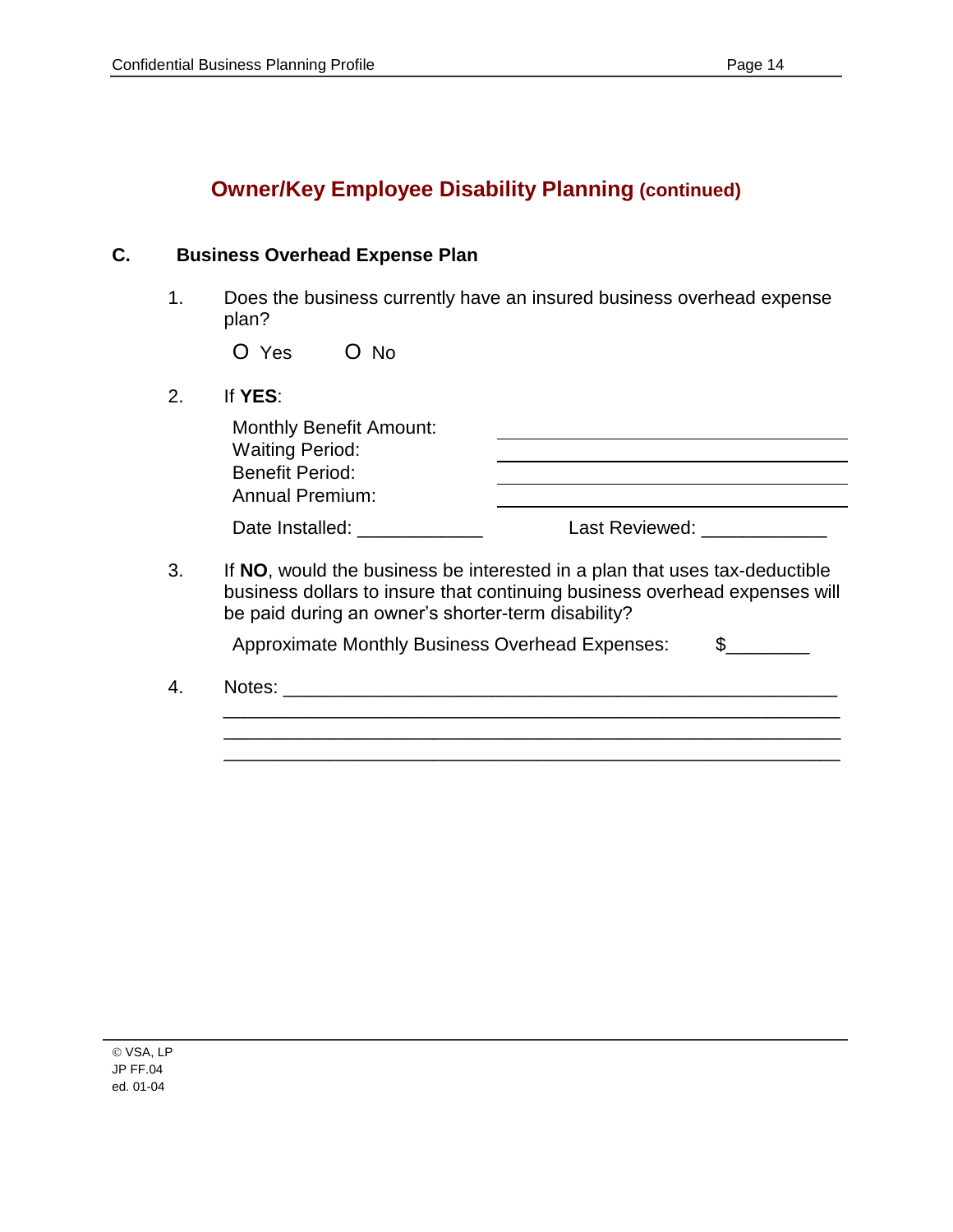# **Business Loan Planning**

#### **A. Business Loan Guarantees**

- 1. In order for the business to obtain a loan or line of credit, do owners have to personally co-sign?
	- O Yes O No

#### **B. Outstanding Business Loans**

1. Does the business currently have any outstanding business loans?

| Amount: \$ | Financial Institution: |
|------------|------------------------|
| Amount: \$ | Financial Institution: |
| Amount: \$ | Financial Institution: |
| Amount: \$ | Financial Institution: |

\_\_\_\_\_\_\_\_\_\_\_\_\_\_\_\_\_\_\_\_\_\_\_\_\_\_\_\_\_\_\_\_\_\_\_\_\_\_\_\_\_\_\_\_\_\_\_\_\_\_\_\_\_\_\_\_\_\_\_ \_\_\_\_\_\_\_\_\_\_\_\_\_\_\_\_\_\_\_\_\_\_\_\_\_\_\_\_\_\_\_\_\_\_\_\_\_\_\_\_\_\_\_\_\_\_\_\_\_\_\_\_\_\_\_\_\_\_\_ \_\_\_\_\_\_\_\_\_\_\_\_\_\_\_\_\_\_\_\_\_\_\_\_\_\_\_\_\_\_\_\_\_\_\_\_\_\_\_\_\_\_\_\_\_\_\_\_\_\_\_\_\_\_\_\_\_\_\_

2. Is there a plan in place to guarantee repayment of any outstanding business loans in the event of an owner's death?

| O Yes | O No |
|-------|------|
|       |      |

3. Notes: \_\_\_\_\_\_\_\_\_\_\_\_\_\_\_\_\_\_\_\_\_\_\_\_\_\_\_\_\_\_\_\_\_\_\_\_\_\_\_\_\_\_\_\_\_\_\_\_\_\_\_\_\_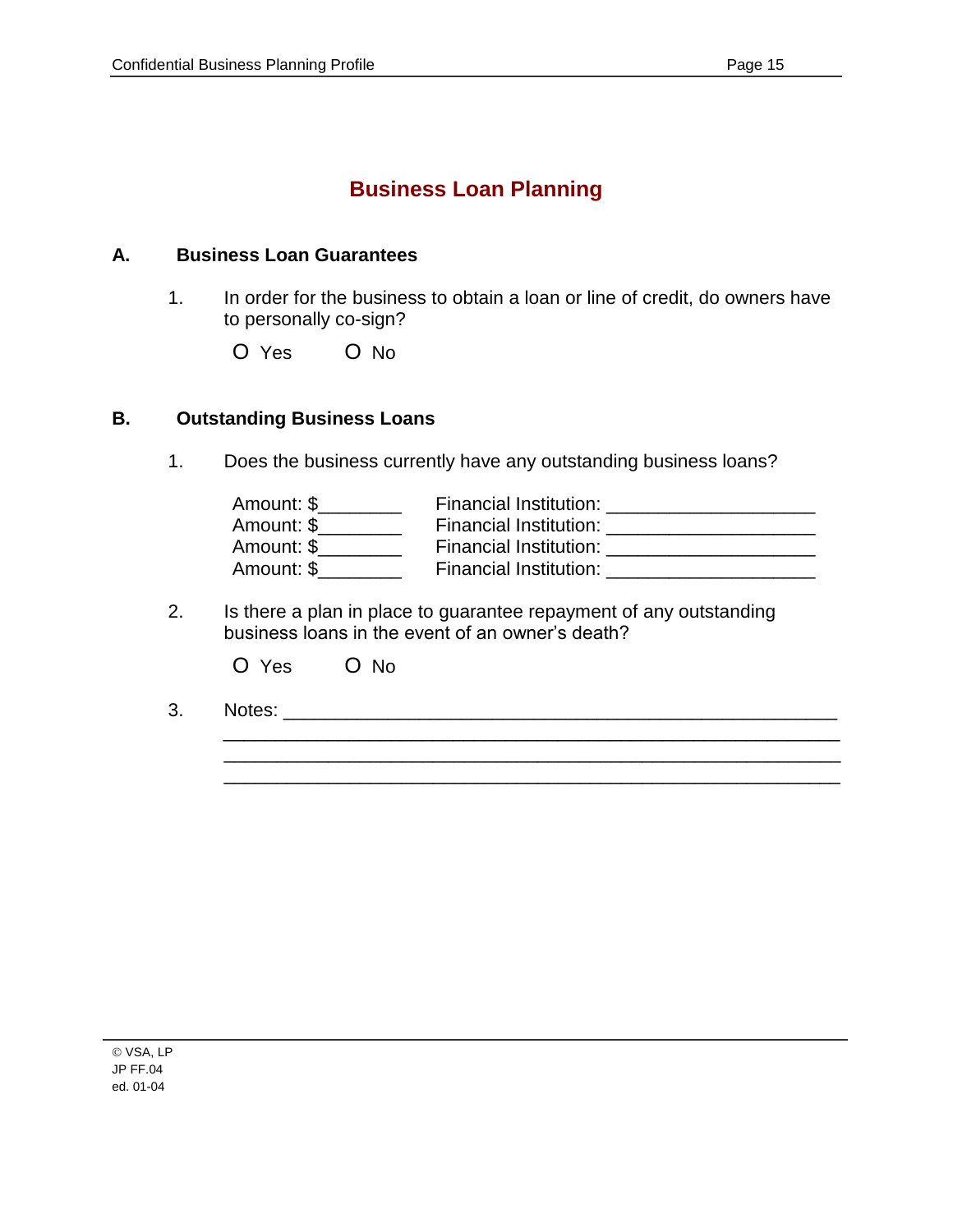# **Employee Benefit Planning**

### **A. Employee Benefit Plan Survey**

1. What employee benefits does the business currently provide?

| <b>Type of Plan</b>           | <b>Yes</b> | <b>No</b> |
|-------------------------------|------------|-----------|
| Group Life                    |            |           |
| <b>Group Health</b>           |            |           |
| <b>Group Dental</b>           |            |           |
| <b>Group Disability</b>       |            |           |
| Pension/Profit-Sharing Plan   |            |           |
| 401(k) Plan                   |            |           |
| <b>SEP Plan</b>               |            |           |
| Cafeteria Plan                |            |           |
| <b>Payroll Deduction Plan</b> |            |           |

- 2. Ideally, which of these employee benefit plan features are most important to the owners? (check all that apply)
	- O Tax Deductibility
	- O Reducing Employee Turnover
	- O Rewarding Key Employees
	- O Employee Satisfaction/Appreciation
	- O Employee Financial Security
	- O Retirement Benefits
	- O Pre-Retirement Death Benefits
	- O Disability Benefits
	- O Low Cost
	- O Other: \_\_\_\_\_\_\_\_\_\_\_\_\_\_\_\_\_\_\_\_\_\_\_\_\_\_\_\_\_\_\_\_\_\_\_\_\_\_\_\_\_\_\_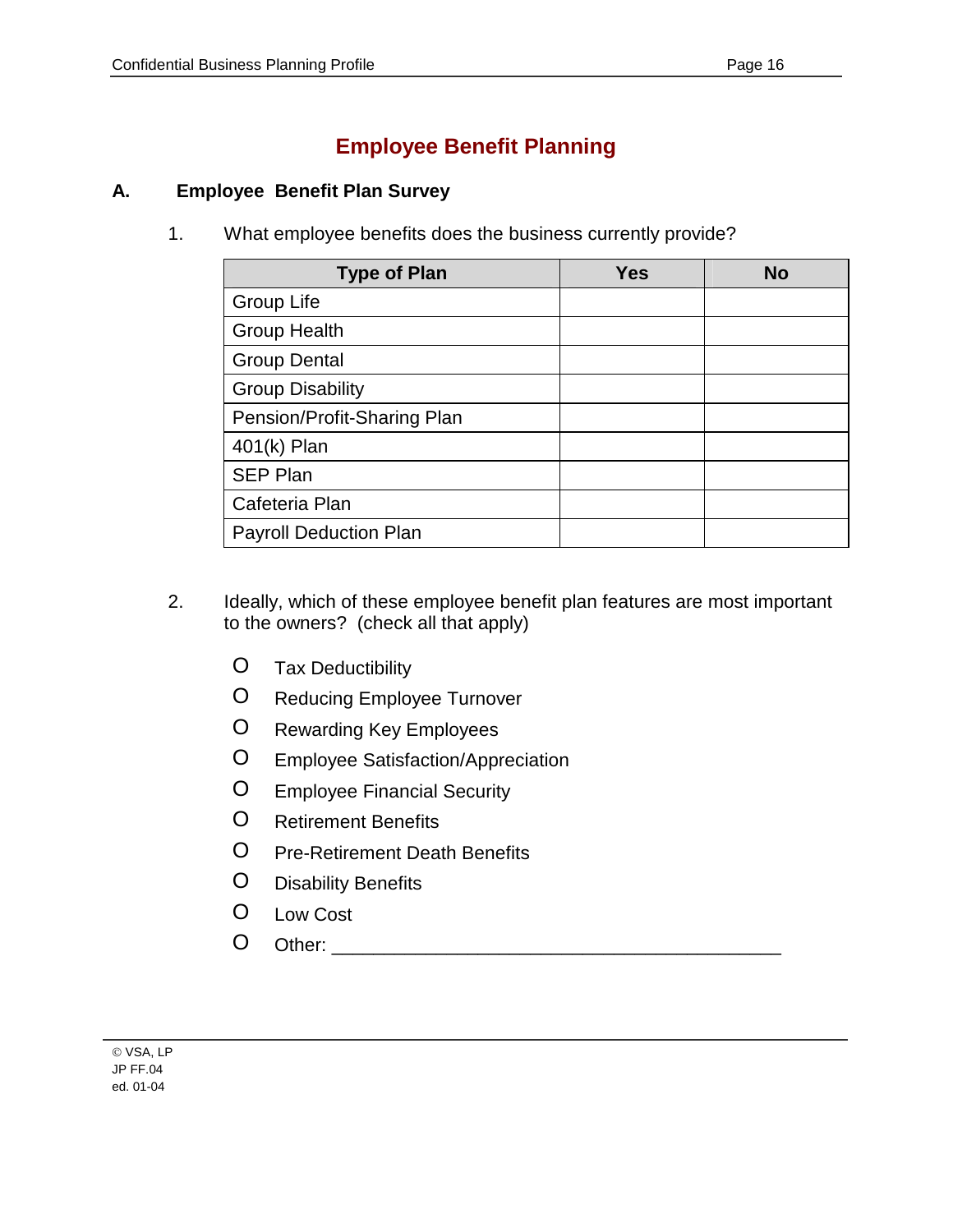### **B. Group Insurance**

1. Indicate the group insurance benefits currently provided:

|                        | <b>Group Life</b>   |                                                                                                                                                                                                                                | Amount:_______________________<br>Dependents?:__________________                          |
|------------------------|---------------------|--------------------------------------------------------------------------------------------------------------------------------------------------------------------------------------------------------------------------------|-------------------------------------------------------------------------------------------|
| O                      | <b>Group Health</b> | Ő<br>Ő<br>$\mathbf{O}$                                                                                                                                                                                                         | <b>Major Medical</b><br><b>HMO</b><br><b>PPO</b>                                          |
| $\mathbf{O}$<br>Dental |                     |                                                                                                                                                                                                                                |                                                                                           |
| O<br><b>Disability</b> |                     | O Short-Term                                                                                                                                                                                                                   | Benefit Amount: ___________<br>Waiting Period: ___________<br>Benefit Period: ___________ |
|                        |                     | O Long-Term                                                                                                                                                                                                                    | Benefit Amount: ___________<br>Waiting Period: ___________<br>Benefit Period: ___________ |
| O                      |                     |                                                                                                                                                                                                                                |                                                                                           |
|                        |                     | Is the business interested in any additional benefits?                                                                                                                                                                         |                                                                                           |
|                        | $O$ No              |                                                                                                                                                                                                                                |                                                                                           |
| O Yes                  |                     |                                                                                                                                                                                                                                |                                                                                           |
|                        |                     |                                                                                                                                                                                                                                | Is the business satisfied with current rates, benefits and service?                       |
| O Yes                  | $O$ No              |                                                                                                                                                                                                                                |                                                                                           |
|                        |                     |                                                                                                                                                                                                                                |                                                                                           |
|                        |                     | Notes: We have a series of the series of the series of the series of the series of the series of the series of the series of the series of the series of the series of the series of the series of the series of the series of | Date Group Insurance Program Last Reviewed: _____________________                         |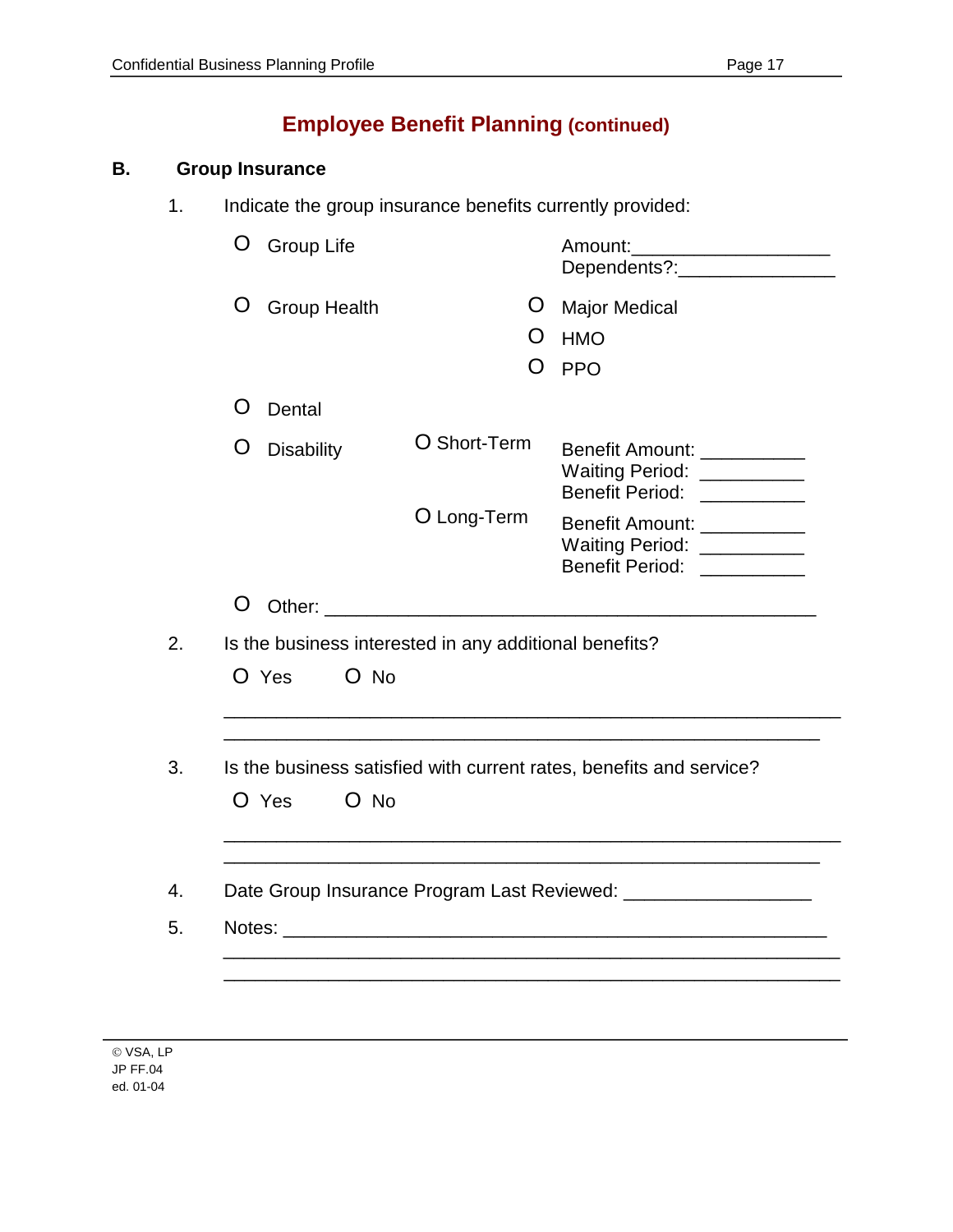#### **C. Qualified Plans**

1. Does the business currently have a tax-qualified retirement plan(s)?

| O Yes | O No |
|-------|------|
|       |      |

- 2. If **YES**:
	- a. What type(s) of qualified retirement plan(s) does the business currently have?
		- O Pension Plan: O Defined Benefit
			- O Defined Contribution
			- O Target Benefit
		- O Profit-Sharing Plan: O Profit Sharing
			- O 401(k)
			- O SEP
			- O SIMPLE
			- O Cafeteria
	- b. Is the business satisfied with current plan benefits, investment returns and service?

| Date Installed: <u>________</u> | Last Reviewed: ________ |
|---------------------------------|-------------------------|
|                                 |                         |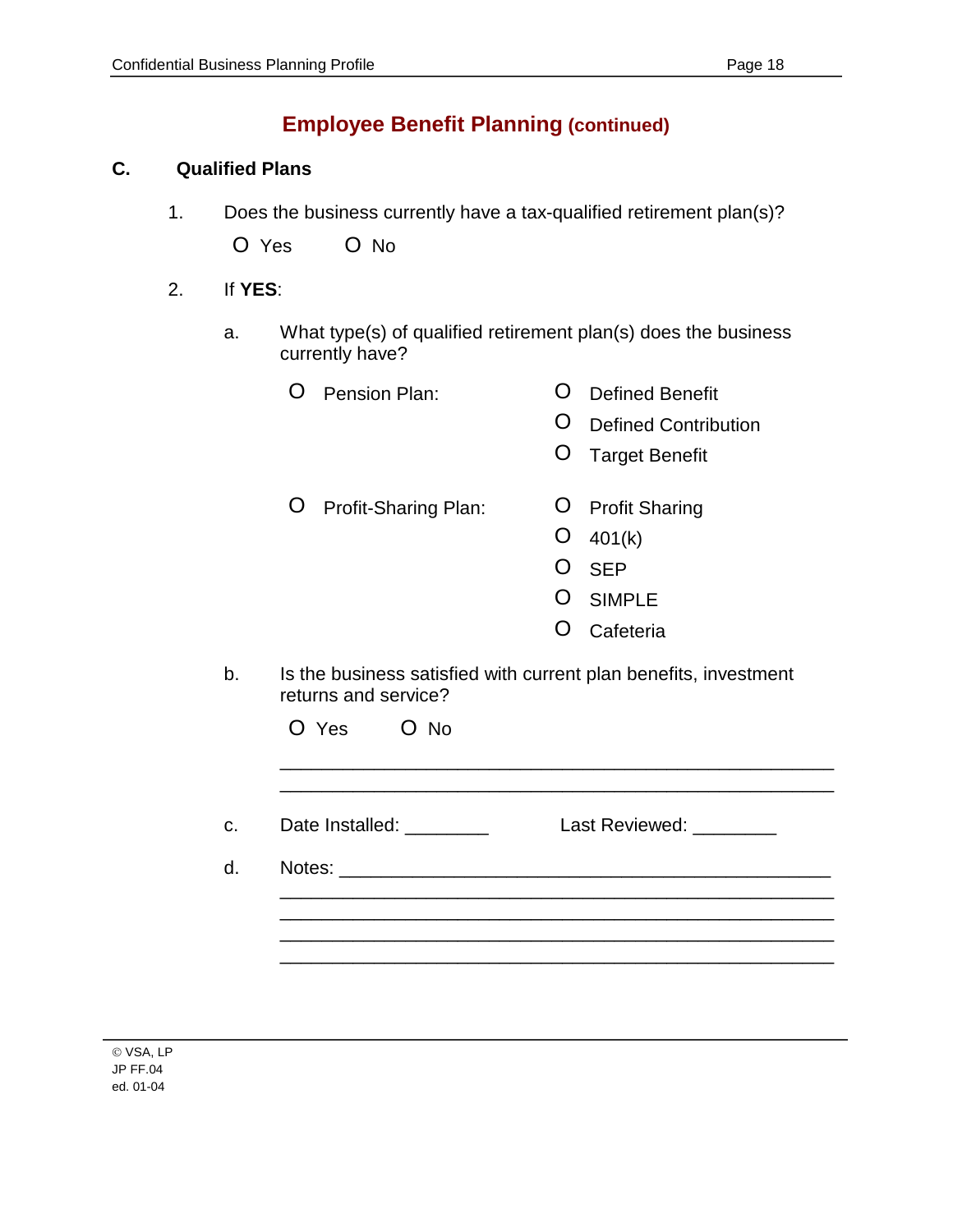### 3. If **NO**:

a. Would the business be interested in learning more about a qualified retirement plan?

O Yes O No

- b. Ideally, what do the owners feel that a qualified retirement plan should provide? (check all that apply)
	- O Retirement income for all employees
	- O Retirement income for key employees
	- O Current tax deductions
	- O Assistance in hiring and retaining quality employees
	- O Life insurance benefits
	- O Shared employer/employee contributions
	- O Contribution flexibility
	- O Savings incentives
	- O Other: \_\_\_\_\_\_\_\_\_\_\_\_\_\_\_\_\_\_\_\_\_\_\_\_\_\_\_\_\_\_\_\_\_\_\_\_\_\_\_\_\_
- c. If these objectives can be accomplished, how much does the business think is reasonable to contribute annually on a taxdeductible basis to a qualified retirement plan?

\$\_\_\_\_\_\_\_\_\_\_per year or \_\_\_\_\_\_\_\_\_\_% of payroll

d. Notes: \_\_\_\_\_\_\_\_\_\_\_\_\_\_\_\_\_\_\_\_\_\_\_\_\_\_\_\_\_\_\_\_\_\_\_\_\_\_\_\_\_\_\_\_\_\_\_

\_\_\_\_\_\_\_\_\_\_\_\_\_\_\_\_\_\_\_\_\_\_\_\_\_\_\_\_\_\_\_\_\_\_\_\_\_\_\_\_\_\_\_\_\_\_\_\_\_\_\_\_\_ \_\_\_\_\_\_\_\_\_\_\_\_\_\_\_\_\_\_\_\_\_\_\_\_\_\_\_\_\_\_\_\_\_\_\_\_\_\_\_\_\_\_\_\_\_\_\_\_\_\_\_\_\_ \_\_\_\_\_\_\_\_\_\_\_\_\_\_\_\_\_\_\_\_\_\_\_\_\_\_\_\_\_\_\_\_\_\_\_\_\_\_\_\_\_\_\_\_\_\_\_\_\_\_\_\_\_ \_\_\_\_\_\_\_\_\_\_\_\_\_\_\_\_\_\_\_\_\_\_\_\_\_\_\_\_\_\_\_\_\_\_\_\_\_\_\_\_\_\_\_\_\_\_\_\_\_\_\_\_\_ \_\_\_\_\_\_\_\_\_\_\_\_\_\_\_\_\_\_\_\_\_\_\_\_\_\_\_\_\_\_\_\_\_\_\_\_\_\_\_\_\_\_\_\_\_\_\_\_\_\_\_\_\_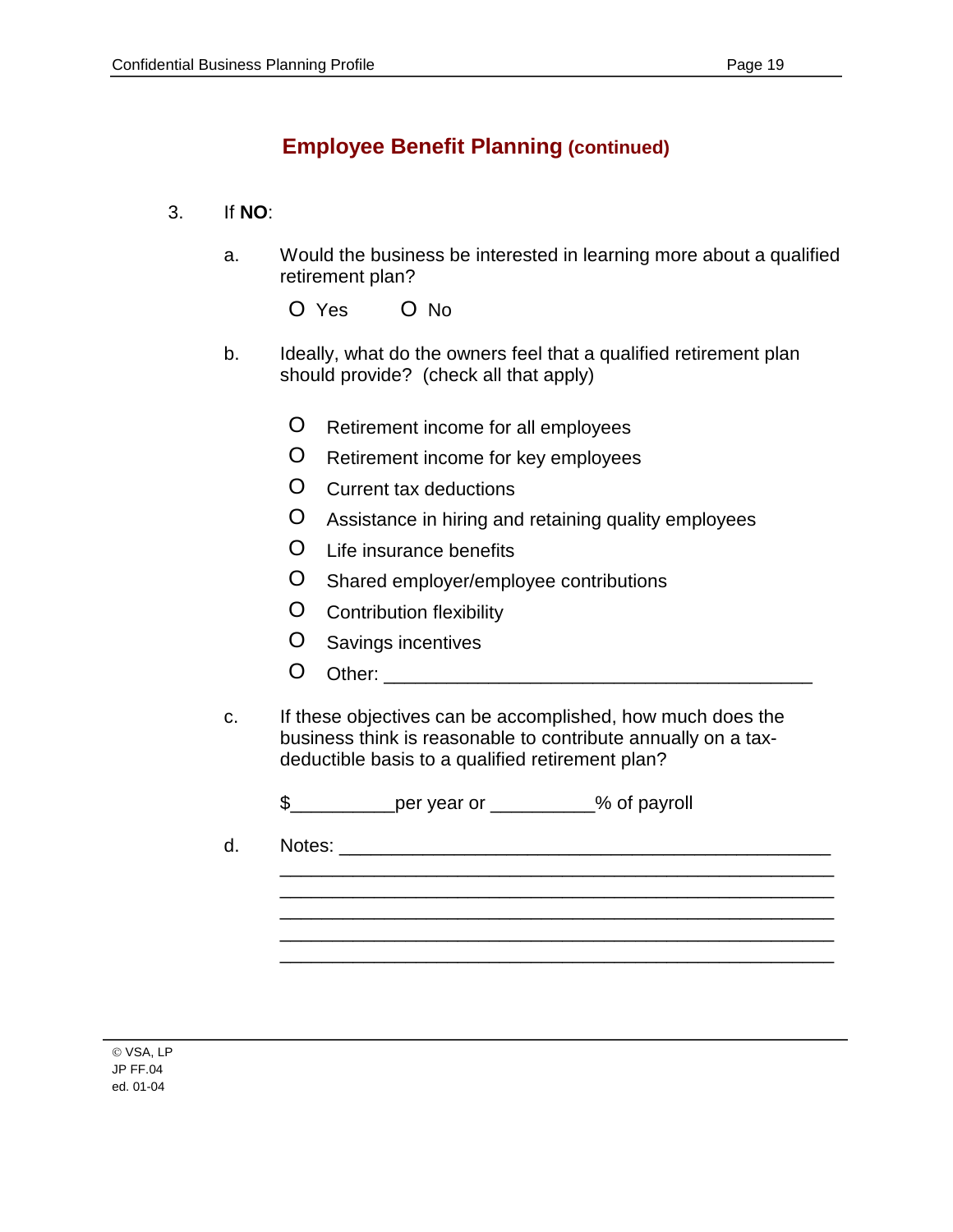| D. |    | <b>Payroll Deduction Plan</b>                                                                |
|----|----|----------------------------------------------------------------------------------------------|
|    | 1. | Does the business currently have a payroll deduction plan?<br>$O$ No<br>O Yes                |
|    | 2. | If YES:                                                                                      |
|    |    | <b>U</b> Life Insurance<br>Does the plan include:<br>a.<br>O                                 |
|    |    | b.<br>What percentage of the<br>employees participate in the plan? ______%                   |
|    |    | Are the business and its employees satisfied with plan benefits,<br>C.<br>costs and service? |
|    |    | O Yes O No                                                                                   |
|    | 3. | If NO, would the business be interested in learning more about a payroll<br>deduction plan?  |
|    |    | O Yes<br>$O$ No                                                                              |
|    | 4. |                                                                                              |
|    |    |                                                                                              |
|    |    |                                                                                              |

### **E. Additional Employee Benefit Planning Information:**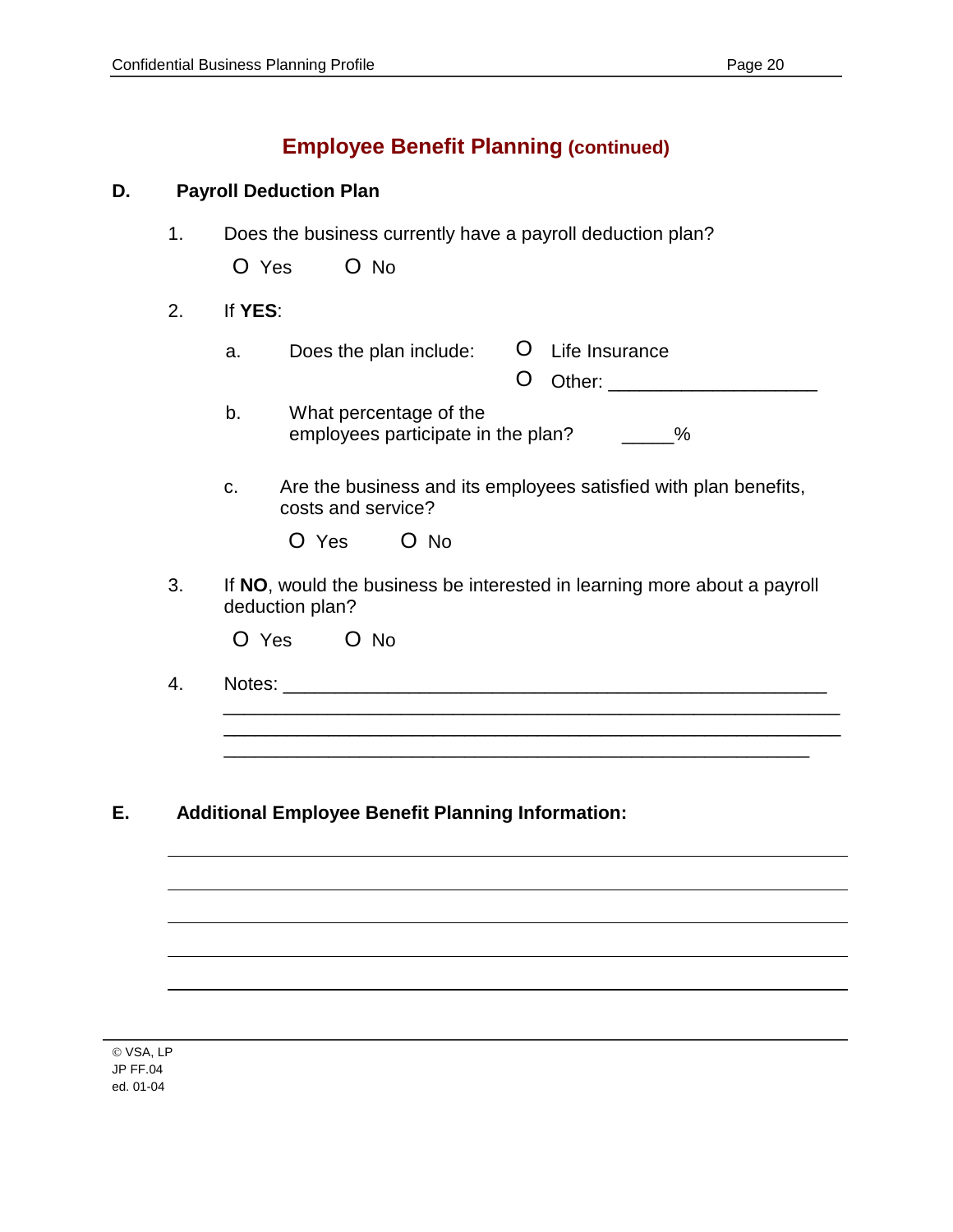|     | <b>Name</b> | <b>Sex</b> | Smoker?<br>$(Y \text{ or } N)$ | Date of<br><b>Birth</b> | Date of<br><b>Hire</b> | <b>Annual</b><br>Compensa<br>-tion | <b>Key</b><br>Employee?<br>$(Y \text{ or } N)$ |
|-----|-------------|------------|--------------------------------|-------------------------|------------------------|------------------------------------|------------------------------------------------|
| 1.  |             | MF         | $\overline{\mathsf{N}}$<br>Υ   |                         |                        | $\frac{1}{2}$                      | Y<br>${\sf N}$                                 |
| 2.  |             | MF         | $\overline{\mathsf{N}}$<br>Υ   |                         |                        | $\frac{1}{2}$                      | Υ<br>${\sf N}$                                 |
| 3.  |             | MF         | $\overline{\mathsf{N}}$<br>Υ   |                         |                        | $\frac{1}{2}$                      | Υ<br>${\sf N}$                                 |
| 4.  |             | MF         | Υ<br>$\mathsf{N}$              |                         |                        | $\frac{1}{2}$                      | Υ<br>${\sf N}$                                 |
| 5.  |             | MF         | Υ<br>$\mathsf{N}$              |                         |                        | $\frac{2}{2}$                      | Υ<br>${\sf N}$                                 |
| 6.  |             | MF         | Υ<br>$\mathsf{N}$              |                         |                        | $\frac{1}{2}$                      | Υ<br>${\sf N}$                                 |
| 7.  |             | M F        | Υ<br>$\mathsf{N}$              |                         |                        | $\frac{1}{2}$                      | Υ<br>${\sf N}$                                 |
| 8.  |             | MF         | Υ<br>$\mathsf{N}$              |                         |                        | $\frac{1}{2}$                      | Υ<br>${\sf N}$                                 |
| 9.  |             | MF         | Υ<br>$\mathsf{N}$              |                         |                        | $\frac{1}{2}$                      | Υ<br>${\sf N}$                                 |
| 10. |             | M F        | $\mathsf{N}$<br>Y              |                         |                        | $\frac{1}{2}$                      | Υ<br>${\sf N}$                                 |
| 11. |             | M F        | Υ<br>${\sf N}$                 |                         |                        | $\frac{1}{2}$                      | Υ<br>${\sf N}$                                 |
| 12. |             | MF         | Υ<br>$\mathsf{N}$              |                         |                        | $\frac{1}{2}$                      | Υ<br>${\sf N}$                                 |
| 13. |             | M F        | Υ<br>$\mathsf{N}$              |                         |                        | $\frac{1}{2}$                      | Y<br>${\sf N}$                                 |
| 14. |             | M F        | Υ<br>$\mathsf{N}$              |                         |                        | $\frac{1}{2}$                      | Y<br>${\sf N}$                                 |
| 15. |             | MF         | Υ<br>$\mathsf{N}$              |                         |                        | $\frac{1}{2}$                      | Υ<br>${\sf N}$                                 |
| 16. |             | MF         | Υ<br>${\sf N}$                 |                         |                        | $\frac{1}{2}$                      | Υ<br>${\sf N}$                                 |
| 17. |             | MF         | Υ<br>N                         |                         |                        | $\frac{1}{2}$                      | Υ<br>${\sf N}$                                 |
| 18. |             | M F        | Υ<br>${\sf N}$                 |                         |                        | $\frac{1}{2}$                      | Υ<br>${\sf N}$                                 |
| 19. |             | M F        | Y<br>${\sf N}$                 |                         |                        | $\frac{1}{2}$                      | $\sf Y$<br>${\sf N}$                           |
| 20. |             | M F        | Y<br>${\sf N}$                 |                         |                        | $\frac{1}{2}$                      | Υ<br>${\sf N}$                                 |

# **Employee Census**

© VSA, LP **JP FF.04** 

ı

ed. 01-04